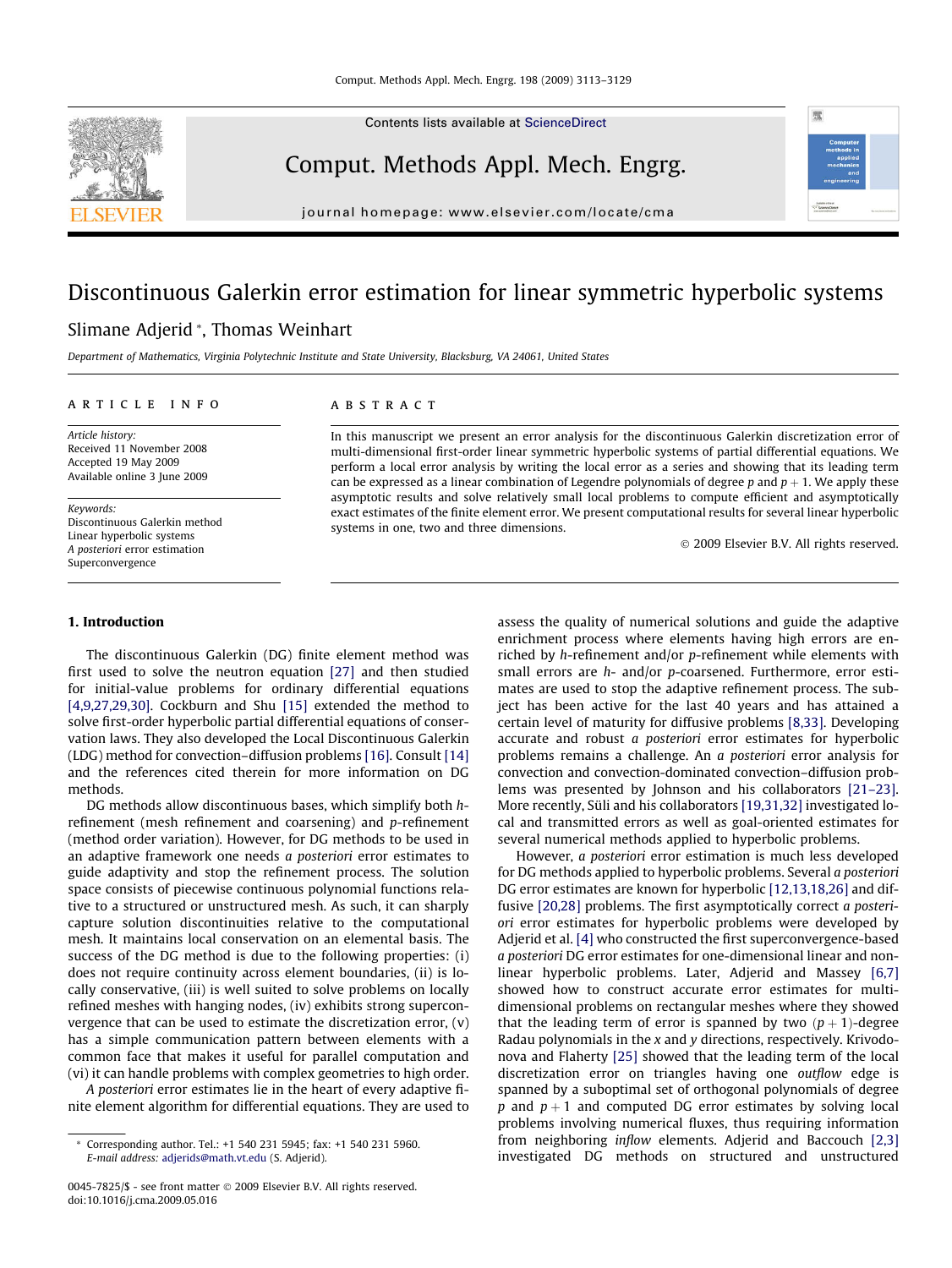<span id="page-1-0"></span>triangular meshes with several finite element spaces to discover new superconvergence properties and compute accurate error estimates. LDG methods for diffusion problems were investigated by Adjerid and Klauser [\[5\]](#page-16-0) who constructed efficient and accurate a posteriori error estimates.

Superconvergence properties for DG methods have been studied in [\[4,17,24,27\]](#page-16-0) for first-order ordinary differential equations,  $[4,6,7]$  for hyperbolic problems and  $[5,10,11]$  for diffusion and convection–diffusion problems.

In this manuscript we investigate the superconvergence properties and asymptotically exact estimates of the DG discretization error for first-order linear symmetric hyperbolic systems. We explicitly write down the leading term of the local DG error which is spanned by Legendre polynomials of degree p and  $p + 1$  when pth-degree polynomial spaces are used. For special hyperbolic systems where the coefficient matrices are nonsingular we show that the leading term of the error is spanned by  $(p + 1)$ th-degree Radau polynomials. We develop an efficient error estimation procedure by solving local finite element problems to compute estimates of the leading term of the error. For smooth solutions we obtain error estimates that converge to the true error under mesh refinement.

This manuscript is organized as follows, In Section 2 we present the problem and its discontinuous Galerkin formulation. In Section [3](#page-2-0) we present an error analysis and establish an asymptotic expansion of the local discretization error. In Section [4](#page-6-0) we present new superconvergence results and construct an a posteriori error estimation procedure. In Section [5](#page-9-0) we present several computational results for one-, two- and three-dimensional hyperbolic systems that validate our theory. We conclude with a few remarks and a discussion of our results in Section [6.](#page-14-0)

#### 2. Discontinuous Galerkin formulation

In this section we introduce a Runge–Kutta discontinuous Galerkin (RKDG) method applied to first-order symmetric linear hyperbolic systems in multiple space dimensions. Let  $\mathbf{u}(t,\mathbf{x}): [0,T] \times \mathbb{R}^d \rightarrow \mathbb{R}^m$  be the true solution of the linear hyperbolic system

$$
\mathbf{u}_{t} + \sum_{i=1}^{d} \mathbf{A}_{i} \mathbf{u}_{x_{i}} = \mathbf{f}(t, \mathbf{x}), \quad 0 < t \leq T, \quad \mathbf{x} \in \Omega = (0, 1)^{d}, \quad d = 1, 2, 3
$$
\n(2.1a)

subject to the initial and boundary conditions

$$
\mathbf{u}(0,\mathbf{x}) = \mathbf{u}_0(\mathbf{x}) \quad \forall \ \mathbf{x} \in \Omega,
$$
\n(2.1b)

$$
\mathbf{u}(t,\mathbf{x}) = \mathbf{u}_B(t,\mathbf{x}) \quad \forall \ \mathbf{x} \in \partial \Omega, \quad t \in [0,T], \tag{2.1c}
$$

where  $A_i$ ,  $i = 1, \ldots, d$ , are  $m \times m$  symmetric real matrices. The boundary of  $\varOmega$  is denoted by  $\partial\varOmega$  and  $\mathbf{u}_{,t}$  and  $\mathbf{u}_{,x_i}$ , respectively, denote the partial derivatives of  $\bf{u}$  with respect to t and  $x_i$ . We select **f**, the initial conditions  $\mathbf{u}_0$  and the boundary conditions  $\mathbf{u}_B$  such that  $\mathbf{u}(t, \mathbf{x})$  lies in the space  $\mathfrak{C}^{p+2} = [C^2([0, T], C^{p+2}(\Omega))]^m$  where

$$
C^{2}([0, T], C^{p+2}(\Omega))
$$
  
= 
$$
\left\{ \mathbf{v}, \mid \frac{\partial^{k} \mathbf{v}(t, \mathbf{x})}{\partial t^{k}} \in C^{p+2}(\Omega), \quad k = 0, 1, 2, 0 < t \leq T \right\}.
$$
 (2.2)

The results presented in this manuscript hold for one, two and three space dimensions, however, here we present an error analysis for two-dimensional problems, i.e.,  $d = 2$ , and present computational results for one-, two- and three-dimensional hyperbolic systems.

In order to discretize (2.1) we partition the domain  $\varOmega = \left(0,1\right)^2$ into a uniform mesh consisting of  $N^2$  square elements of size  $h = 1/N$  defined as

$$
\mathcal{F}_h = \{ \omega_{ij} = (ih, (i+1)h) \times (jh, (j+1)h) : 0 \leq i, j < N - 1 \}. \tag{2.3}
$$

In our analysis we use the polynomial spaces

$$
\mathbb{P}_p = \{ \mathbf{v} : \mathbf{v}(\mathbf{x}) = \sum_{i,j} \mathbf{c}_{ij} x_1^i x_2^j, \ \mathbf{c}_{ij} \in \mathbb{R}^m, \ 0 \le i + j \le p \},\tag{2.4}
$$
\n
$$
\mathscr{P}_p = \{ \mathbf{v} : \mathbf{v}(\mathbf{x}) = \sum_{i,j} \mathbf{c}_{ij} x_1^i x_2^j, \ \mathbf{c}_{ij} \in \mathbb{R}^m, \ \leqslant i, j \leqslant p,
$$
\n
$$
0 \leqslant i + j \leqslant p + 1 \}
$$
\n
$$
(2.5)
$$

and the finite element space  $\mathbf{v}$  for  $\mathbf{v}$  is the set of  $\mathbf{v}$ 

$$
\mathscr{V}^p = \{ \mathbf{v}_h : \mathbf{v}_h |_{\omega} \in \mathscr{P}_p, \ \omega \in \mathscr{T}_h \}. \tag{2.6}
$$

Let  $\partial \omega_{ij}$  and v, respectively, denote the boundary of element  $\omega_{ij}$  and its unit outward normal vector. Since  $\mathbf{v}_h \in \mathcal{V}^p$  may be discontinuous across element boundaries, we define

$$
\mathbf{v}_h^+(\mathbf{x}) = \lim_{\epsilon \to 0^+} \mathbf{v}_h(\mathbf{x} - \epsilon \mathbf{v}), \quad \mathbf{v}_h^-(\mathbf{x}) = \lim_{\epsilon \to 0^+} \mathbf{v}_h(\mathbf{x} + \epsilon \mathbf{v}) \quad \text{for } \mathbf{x} \in \partial \omega_{ij}.
$$
\n(2.7)

The weak discontinuous Galerkin formulation of (2.1) is obtained by multiplying (2.1a) by a test function **v**, integrating over  $\omega_{ii} \in \mathcal{T}_h$ and applying Green's identity to write

$$
\iint_{\omega_{ij}} (\mathbf{v}^t \mathbf{u}_{,t} - \mathbf{v}_{,x_1}^t \mathbf{A}_1 \mathbf{u} - \mathbf{v}_{,x_2}^t \mathbf{A}_2 \mathbf{u} - \mathbf{v}^t \mathbf{f}) d\mathbf{x} + \int_{\partial \omega_{ij}} \mathbf{v}^t (\nu_1 \mathbf{A}_1 + \nu_2 \mathbf{A}_2) \mathbf{u} d\mathbf{s} = 0.
$$
 (2.8)

We obtain a discrete discontinuous Galerkin finite element formulation of (2.8) by setting  $\mathbf{u} = \mathbf{u}_h \in \mathcal{V}^p$ , testing against  $\mathbf{v}_h \in \mathcal{V}^p$  and selecting a numerical flux to approximate the boundary integral term on  $\partial\omega_{ii}$ .

Since the matrices  $A_1, A_2$  are symmetric, they are diagonalizable. Thus, for instance, the matrix  $A_1$  can be factored as

$$
\mathbf{A}_1 = \mathbf{P}_1 \mathbf{D} \mathbf{P}_1^t, \quad \mathbf{P}_1 = [\mathbf{P}_{1,1}, \mathbf{P}_{1,2}], \quad \mathbf{P}_{1,1} = [\mathbf{v}_1, \dots \mathbf{v}_r],
$$
\n
$$
\mathbf{P}_{1,2} = [\mathbf{v}_{r+1} \dots, \mathbf{v}_m], \quad \mathbf{D} = \begin{bmatrix} \Lambda & 0 \\ 0 & 0 \end{bmatrix},
$$
\n(2.9a)

where  $P_1$  is the matrix of orthogonal eigenvectors of  $A_1$ . We further assume that  $A_1$  is of rank r, *i.e.*, it has r nonzero real eigenvalues ordered as  $\lambda_1 \geqslant \cdots \geqslant \lambda_k > 0 > \lambda_{k+1} \geqslant \cdots \geqslant \lambda_r, \lambda_{r+1} = \cdots \lambda_m = 0.$ 

Let us split the  $r \times r$  diagonal matrix containing the nonzero eigenvalues of  $A_1$  as  $\Lambda = \Lambda^+ + \Lambda^-$  where

$$
\Lambda^{+} = diag(\lambda_1, \ldots, \lambda_k, 0, \ldots, 0) \text{ and } \Lambda^{-} = diag(0, \ldots, 0, \lambda_{k+1}, \ldots, \lambda_r).
$$
\n(2.9b)

Thus,  $A_1$  can be split as

$$
\mathbf{A}_1 = \mathbf{A}_1^+ + \mathbf{A}_1^-, \quad \mathbf{A}_1^+ = \mathbf{P}_1 \mathbf{D}^+ \mathbf{P}_1^t, \quad \mathbf{A}_1^- = \mathbf{P}_1 \mathbf{D}^- \mathbf{P}_1^t, \quad \mathbf{D}^{\pm} = \begin{bmatrix} \mathbf{\Lambda}^{\pm} & 0 \\ 0 & 0 \end{bmatrix}.
$$
\n(2.10)

Therefore  $A_i$ ,  $i = 1, 2$ , may be split into a sum of two semidefinite matrices as

$$
\mathbf{A}_i = \mathbf{A}_i^+ + \mathbf{A}_i^-, \quad \text{where } \mathbf{A}_i^+ \geq 0 \quad \text{and } \mathbf{A}_i^- \leq 0. \tag{2.11}
$$

Assume that  $\mathbf{u}_h = \mathbf{u}_h^+$  is the limit from element  $\omega$  and  $\mathbf{u}^-$  is the limit from the neighboring element  $\omega^- \in \mathcal{T}_h$  sharing one edge in  $\partial \omega$ . In our analysis we need the following functions

$$
sign(x) = \begin{cases} + & \text{if } x \ge 0 \\ - & \text{if } x < 0, \end{cases}
$$
 (2.12)

which is different from the standard signum function defined as

$$
sgn(x) = \begin{cases} 1 & \text{if } x > 0 \\ 0 & \text{if } x = 0 \\ -1 & \text{otherwise.} \end{cases}
$$
 (2.13)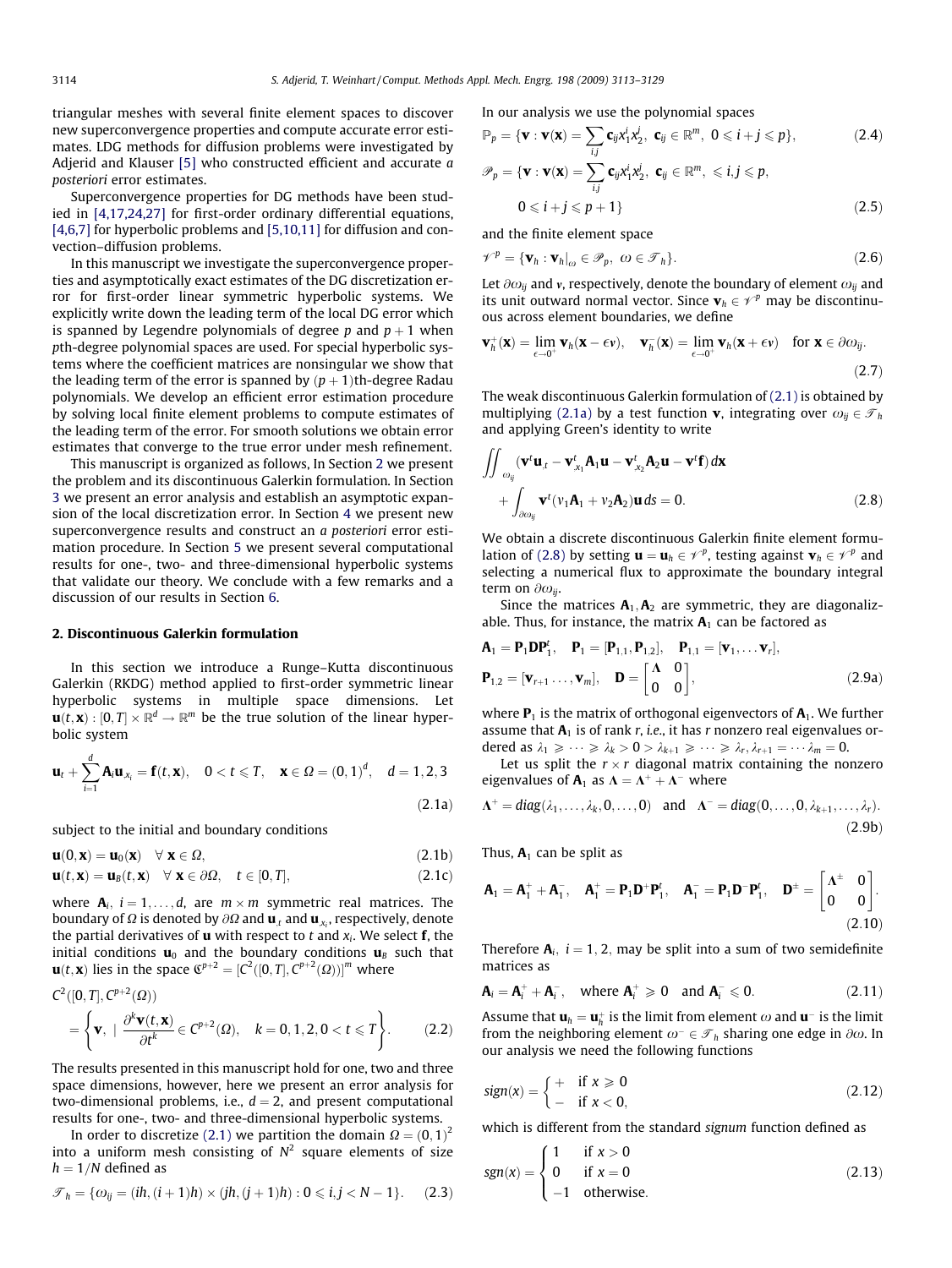<span id="page-2-0"></span>In our analysis we also need the signum  $sgn(A)$  of a symmetric matrix A given in the following definition:

Definition 1. Let A, for instance, be a symmetric square matrix such that  $A = PDP^t$ , where  $D = diag(\lambda_1, ..., \lambda_m)$  and **P** is the associated matrix of eigenvectors. Thus, we define its sign matrix as

$$
sgn(\mathbf{A}) = \mathbf{P} sgn(\mathbf{D}) \mathbf{P}^t, \tag{2.14}
$$

where  $sgn(\mathbf{D}) = diag(sgn(\lambda_1), \ldots, sgn(\lambda_m))$ 

Now we are ready to define the upwind flux  $\mathscr{A}({\bf u}_h^-,{\bf u}_h^+)$  on  $\partial\omega_{ij}$ as

$$
\mathscr{A}(\mathbf{u}_h^-, \mathbf{u}_h^+) = (v_1 \mathbf{A}_1^{\mu_1} + v_2 \mathbf{A}_2^{\mu_2}) \mathbf{u}_h^+ + (v_1 \mathbf{A}_1^{\bar{\mu}_1} + v_2 \mathbf{A}_2^{\bar{\mu}_2}) \mathbf{u}_h^- \quad \forall \ \mathbf{x} \in \partial \omega_{ij},\tag{2.15}
$$

where  $\mu_i$  and  $\bar{\mu}_i$ , respectively, denote  $sign(v_i)$  and  $sign(-v)$ .

The discontinuous Galerkin method consists of finding  $\mathbf{u}_h \in \mathcal{V}^p$ such that on each element  $\omega_{ij} \in \mathcal{T}_h$ 

$$
\iint_{\omega_{ij}} [\mathbf{v}_h^t \mathbf{u}_{h,t} - \mathbf{v}_{h,x_1}^t \mathbf{A}_1 \mathbf{u}_h - \mathbf{v}_{h,x_2}^t \mathbf{A}_2 \mathbf{u}_h - \mathbf{v}_h^t \mathbf{f}] d\mathbf{x} \n+ \int_{\partial \omega_{ij}} \mathbf{v}_h^t (\nu_1 \mathbf{A}_1^{\mu_1} + \nu_2 \mathbf{A}_2^{\mu_2}) \mathbf{u}_h + \mathbf{v}_h^t (\nu_1 \mathbf{A}_1^{\bar{\mu}_1} + \nu_2 \mathbf{A}_2^{\bar{\mu}_2}) \mathbf{u}_h^- d\mathbf{s} = 0 \n\forall \mathbf{v}_h \in \mathcal{P}_p,
$$
\n(2.16)

where we used  $\mathbf{u}_h^+|_{\partial \omega_{ij}} = \mathbf{u}_h|_{\partial \omega_{ij}}$ .

ZZ

Applying Green's theorem we obtain the equivalent DG formulation which consists of finding  $\mathbf{u}_h \in \mathcal{V}^p$  such that

$$
\iint_{\omega_{ij}} \mathbf{v}_h^{\mathrm{f}}(\mathbf{u}_{h,t} + \mathbf{A}_1 \mathbf{u}_{h,x_1} + \mathbf{A}_2 \mathbf{u}_{h,x_2} - \mathbf{f}) d\mathbf{x} + \int_{\partial \omega_{ij}} \mathbf{v}_h^{\mathrm{f}}(\nu_1 \mathbf{A}_1^{\overline{\mu}_1} + \nu_2 \mathbf{A}_2^{\overline{\mu}_2})(\mathbf{u}_h^- - \mathbf{u}_h) d\mathbf{s} = 0 \quad \forall \ \mathbf{v}_h \in \mathcal{P}_p.
$$
 (2.17)

We will approximate the initial and boundary conditions  $\mathbf{u}_0$  and  $\mathbf{u}_B$ by functions in  $\mathcal{V}^p$  to compute initial values for the resulting timedependent ODE system.

For the purpose of analyzing the behavior of the spatial discretization error, we assume the integration in time to be exact. In our numerical experiments of Section [5](#page-9-0), we use a temporal error tolerance much smaller than the spatial error tolerance by applying a high-order Runge–Kutta method to solve the resulting ODE system.

## 3. Local error analysis

In our error analysis we need Legendre polynomials defined, for instance, by Rodrigues formula [\[1\]](#page-16-0)

$$
\widetilde{L}_p(x) = \frac{1}{2^p p!} \frac{d^p}{dx^p} [(x^2 - 1)^p], \qquad -1 \le x \le 1, \qquad p = 0, 1, \dots
$$
\n(3.1a)

The shifted pth-degree Legendre polynomials on [0, 1] denoted by  $L_p(\xi)$ ,  $0 \le \xi \le 1$ ,  $p = 0, 1, \ldots$  are orthogonal to all polynomials of degree not exceeding  $p - 1$  and satisfy the following properties

$$
\int_0^1 L_p(\xi) L'_{p+1}(\xi) d\xi = 2, \qquad \int_0^1 L_k(\xi) L_j(\xi) d\xi = \frac{\delta_{jk}}{2j+1},
$$
 (3.1b)

where  $\delta_{jk}$  is the Kronecker delta equal to 1 if  $j = k$  and 0 otherwise.

We also need the pth-degree right Radau polynomial and left Radau polynomial, respectively, defined by  $R_p^+(\xi) = L_p(\xi) - L_{p-1}(\xi)$ and  $R_p^-(\xi) = L_p(\xi) + L_{p-1}(\xi)$ .



**Fig. 1.** The reference element  $\Delta = [0, 1]^2$  with boundary and outer normal unit vectors.

In the remainder of this manuscript we present a local error analysis on the element  $\omega = (0, h)^2$  mapped to the reference element  $\Delta = (0, 1)^2$  shown in Fig. 1. Let  $\Gamma = \partial \Delta$  denote the boundary of  $\Delta$  which can be split into  $\Gamma = \Gamma_1 \cup \Gamma_2$  where  $\Gamma_1 = \Gamma_1^- \cup \Gamma_1^+$  $\Gamma_2 = \Gamma_2^- \cup \Gamma_2^+$  such that  $\Gamma_1^-$  and  $\Gamma_1^+$ , respectively, denote the left and right edges of  $\Delta$ , while  $\Gamma_2^-$  and  $\Gamma_2^+$ , respectively, denote the bottom and top edges of  $\Delta$  shown in Fig. 1.

Let the affine transformation from  $\Delta$  onto  $\omega$  be  $\mathbf{x}(\xi) = (h\xi_1, h\xi_2)$ , and

$$
\partial \omega = \gamma_1^+ \cup \gamma_1^- \cup \gamma_2^+ \cup \gamma_2^-, \tag{3.2}
$$

where  $\gamma_i^s = \mathbf{x}(\Gamma_i^s)$ ,  $s = +, -, i = 1, 2$ . For instance,  $\gamma_1^+ = \{(h, y), 0 <$  $y < h$ .

In order to approximate the initial and boundary conditions by functions in  $\mathcal{P}_p$  on every element and its boundary edges such that the resulting approximation error is consistent with the discontinuous Galerkin discretization error presented in [Theorem 3.1,](#page-4-0) we define few special approximation operators.

First, let  $\mathbf{w} \in [C^{p+2}([0,h]^2)]^m$  and consider its  $(p+1)$ th-degree Taylor polynomial about  $x = 0$ 

$$
T_{p+1}\mathbf{w}(\mathbf{x}) = \sum_{|\alpha| \leq p+1} \frac{D^{\alpha}\mathbf{w}(0)}{\alpha!} \mathbf{x}^{\alpha},
$$
\n(3.3a)

where  $\alpha = (\alpha_1, \alpha_2)$  is a multi-index with  $|\alpha| = \alpha_1 + \alpha_2, \alpha! =$  $\alpha_1!\alpha_2!$ ,  $\mathbf{x}^{\alpha} = x_1^{\alpha_1}x_2^{\alpha_2}$  and the differential operator  $D^{\alpha} = \frac{\partial^{|\alpha|}}{\partial x_1^{\alpha_1} \partial x_2^{\alpha_2}}$ .

If  $a_{p+1}$  denotes the coefficient of  $\xi^{p+1}$  in  $L_{p+1}(\xi)$ , then we consider the approximation operator  $\pi : [C^{p+2}([0,h]^2)]^m \to \mathscr{P}_p$  defined as

$$
\pi \mathbf{w}(\mathbf{x}) = T_{p+1} \mathbf{w}(\mathbf{x}) - h^{p+1} \sum_{j=1}^{2} \left( L_{p+1} \left( \frac{\mathbf{x}_j}{h} \right) \mathbf{c}_j - L_p \left( \frac{\mathbf{x}_j}{h} \right) \mathbf{d}_j \right), \tag{3.3b}
$$

where

$$
\mathbf{c}_j = \frac{1}{a_{p+1}} \frac{1}{(p+1)!} \frac{\partial^{p+1} \mathbf{w}(0)}{\partial x_j^{p+1}} \quad \text{and} \quad \mathbf{d}_j = sgn(\mathbf{A}_j) \mathbf{c}_j, \quad j = 1, 2.
$$
\n(3.3c)

We approximate the boundary conditions on  $\Gamma_1$  using

$$
\pi_1 \mathbf{w}(a, x_2) = \sum_{k=0}^{p+1} \frac{D^{(0,k)} \mathbf{w}(0, 0)}{k!} x_2^k \n- h^{p+1} \Big( L_{p+1} \Big( \frac{x_2}{h} \Big) \mathbf{c}_2 - L_p \Big( \frac{x_2}{h} \Big) \mathbf{d}_2 \Big), \quad 0 \le x_2 \le h,
$$
\n(3.4a)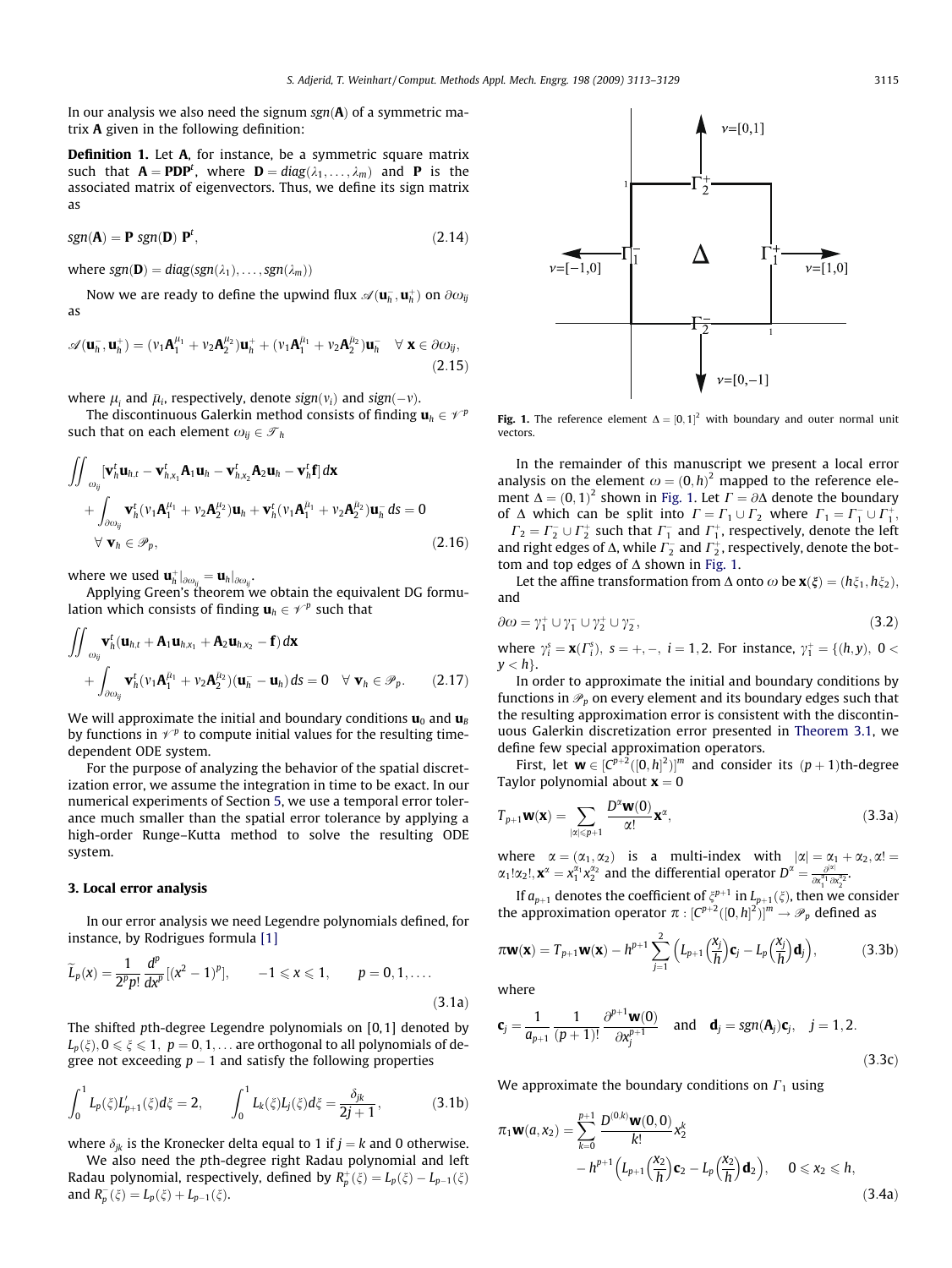<span id="page-3-0"></span>where  $a = 0$  for  $\gamma_1^-$  and  $a = h$  for  $\gamma_1^+$ . On  $\gamma_2$  we apply

$$
\pi_2 \mathbf{w}(x_1, b) = \sum_{k=0}^{p+1} \frac{D^{(k, 0)} \mathbf{w}(0, 0)}{k!} x_1^k - h^{p+1} \Big( L_{p+1} \Big( \frac{x_1}{h} \Big) \mathbf{c}_1 - L_p \Big( \frac{x_1}{h} \Big) \mathbf{d}_1 \Big),
$$
  
0 \le x\_1 \le h, (3.4b)

where  $b = 0$  for  $\gamma_2^-$  and  $b = h$  for  $\gamma_2^+$ .

We note that the coefficients  $\mathbf{c}_i$  and  $\mathbf{d}_i$  in the boundary operators  $\pi_1$  and  $\pi_2$  satisfy the conditions [\(3.3c\).](#page-2-0)

Now we are ready to state and prove several preliminary lemmas.

**Lemma 3.1.** Let  $\omega = (0, h)^2$ ,  $w(x) \in C^{p+2}(\bar{\omega})$  and  $x : \Delta \to \omega$  be the linear mapping  $\mathbf{x} = h\xi$ . Let  $\pi \mathbf{w} \in \mathcal{P}_p$  on  $\omega$  and  $\pi_i \mathbf{w} \in \mathcal{P}_p$  on the boundary  $\gamma_i^+ \cup \gamma_i^-, i = 1, 2$ , defined by [\(3.3\) and \(3.4\)](#page-2-0), respectively. Then there exists a positive constant C independent of h such that the  $l^2$  norm of the interpolation errors can be bounded as

$$
\sup_{\xi \in \Delta} \|\mathbf{w}(\mathbf{x}(\xi)) - \pi \mathbf{w}(\mathbf{x}(\xi)) - h^{p+1} \sum_{j=1}^{2} (L_{p+1}(\xi_j) \mathbf{c}_j - L_p(\xi_j) \mathbf{d}_j) \|_2
$$
  
\$\leqslant Ch^{p+2}, \qquad (3.5)\$

$$
\sup_{\xi \in \Gamma_1} \|\mathbf{w}(\mathbf{x}(\xi)) - \pi_1 \mathbf{w}(\mathbf{x}(\xi)) - h^{p+1} (L_{p+1}(\xi_2) \mathbf{c}_2 - L_p(\xi_2) \mathbf{d}_2) \|_2
$$
  
\$\leqslant Ch^{p+2}, \tag{3.6}

$$
\sup_{\xi \in \Gamma_2} \|\mathbf{w}(\mathbf{x}(\xi)) - \pi_2 \mathbf{w}(\mathbf{x}(\xi)) - h^{p+1} (L_{p+1}(\xi_1) \mathbf{c}_1 - L_p(\xi_1) \mathbf{d}_1) \|_2
$$
  
\$\leq C h^{p+2}, \qquad (3.7)\$

where  $\mathbf{c}_i$  and  $\mathbf{d}_i$  satisfy

$$
\mathbf{A}_i^+ \mathbf{c}_i = \mathbf{A}_i^+ \mathbf{d}_i \quad \text{and } \mathbf{A}_i^- \mathbf{c}_i = -\mathbf{A}_i^- \mathbf{d}_i. \tag{3.8}
$$

**Proof.** Applying Taylor's theorem to  $\mathbf{w} \in [C^{p+2}([0,h]^2)]^m$  yields

$$
\mathbf{w}(\mathbf{x}) = T_{p+1}\mathbf{w}(\mathbf{x}) + \sum_{|\alpha|=p+2} R_{\alpha}(\mathbf{x})\mathbf{x}^{\alpha},
$$
\n(3.9)

where the remainder can be bounded on  $\bar{\omega} = \left[0,h\right]^2$  as

$$
\|\mathbf{w}(\mathbf{x}) - T_{p+1}\mathbf{w}(\mathbf{x})\|_{2} = \left\|\sum_{|\alpha|=p+2} R_{\alpha}(\mathbf{x})\mathbf{x}^{\alpha}\right\|_{2}
$$
  
\$\leqslant \sum\_{|\alpha|=p+2} |\mathbf{R}\_{\alpha}(\mathbf{x})||\_{2}h^{p+2} \leqslant Ch^{p+2}\$. (3.10)

From the definition of  $\pi w$  in Eq. [\(3.3\)](#page-2-0) we observe that

$$
\mathbf{w}(\mathbf{x}(\xi)) - \pi \mathbf{w}(\mathbf{x}(\xi)) - h^{p+1} \sum_{j=1}^{2} (L_{p+1}(\xi_j) \mathbf{c}_j - L_p(\xi_j) \mathbf{d}_j)
$$
  
=  $\mathbf{w}(\mathbf{x}) - T_{p+1} \mathbf{w}(\mathbf{x}).$  (3.11)

Combining (3.9), (3.10) and (3.11) we establish (3.5).

Finally, following the same line of reasoning we establish (3.6) and (3.7) which concludes the proof.  $\Box$ 

The approximation  $\pi w$  defined in [\(3.3\)](#page-2-0) is only used for the analysis. In practice we use a corrected  $L^2$  projection onto  $\mathbb{P}_{p+1}$  consistent with the discontinuous Galerkin approximation.

If  $\tilde{\pi}$ **w** is the  $L^2$  projection of **w** onto  $\mathbb{P}_{p+1}$  we define on  $\Delta$ 

$$
\pi \mathbf{w} = \tilde{\pi} \mathbf{w} - (L_{p+1}(\xi_1) - \text{sgn}(\mathbf{A}_1) L_p(\xi_1)) \mathbf{c}_{p+1,0} - (L_{p+1}(\xi_2) - \text{sgn}(\mathbf{A}_2) L_p(\xi_2)) \mathbf{c}_{0,p+1},
$$
\n(3.12a)

where

$$
\tilde{\pi}\mathbf{w} = \sum_{0 \leq i+j \leq p+1} \mathbf{c}_{ij} L_i(\xi_i) L_j(\xi_j), \quad \mathbf{c}_{ij} = \frac{\int_{\Delta} \mathbf{w}(\xi) L_i(\xi_i) L_j(\xi_j) d\xi}{\int_{\Delta} L_i(\xi_i)^2 L_j(\xi_j)^2 d\xi}.
$$
 (3.12b)

In our numerical experiments we also use the  $L^2$  projection  $\Pi$ **w** of **w** onto  $\mathcal{P}_p$ . Using the set of orthogonal functions  $\{\psi_{ii}(\xi_1, \xi_2) =$  $L_i(\xi_1)L_i(\xi_2), 0 \leq i, j \leq p, 0 \leq i+j \leq p+1$ ,  $\Pi$ **w** may be defined as

$$
\Pi \mathbf{w}(\mathbf{x}(\xi)) = \sum_{\substack{0 \le i,j \le p \\ 0 \le i+j \le p+1}} \frac{\int \int_{\Delta} \mathbf{w}(\mathbf{x}(\xi)) \psi_{ij}(\xi_1, \xi_2) d\xi}{\int \int_{\Delta} \psi_{ij}^2(\xi_1, \xi_2) d\xi} \psi_{ij}(\xi_1, \xi_2).
$$
 (3.13)

Noting that  $\mathbb{P}_p \subseteq \mathcal{P}_p$ , we have the standard *a priori* bound

$$
\sup_{\mathbf{x}\in\omega} \|\mathbf{w}(\mathbf{x}) - \mathbf{\Pi}\mathbf{w}(\mathbf{x})\|_2 \leqslant Ch^{p+1}.\tag{3.14}
$$

For  $j = 1, 2$ , let  $j'$  denote the dual of j defined as

$$
j' = \begin{cases} 2 & \text{if } j = 1, \\ 1 & \text{if } j = 2. \end{cases}
$$
 (3.15)

Let  $\mathcal{N}(A)$  and  $\mathcal{R}(A)$ , respectively, denote and the null space and range of A.

In the next lemma we prove a linear algebra result needed in our error analysis.

**Lemma 3.2.** Let  $A_1$  and  $A_2$  be symmetric matrices such that the  $m \times (m - r)$  matrix  $P_{i,2}$ ,  $j = 1, 2$ , denotes the matrix of all  $(m - r)$ orthogonal eigenvectors associated with the zero eigenvalue of  $A_i$ . If the matrices  $A_1$  and  $A_2$  satisfy either of the following assumptions

\n- 1. 
$$
A_j
$$
 is invertible for  $j = 1$  or  $j = 2$ ,
\n- 2.  $\mathcal{N}(\mathbf{P}_{j,2}^t \mathbf{A}_{j} \mathbf{P}_{j,2}) = \{0\}$  for  $j = 1$  or  $j = 2$ ,
\n

then 
$$
\mathcal{N}(A_1) \bigcap \mathcal{N}(A_2) = \{0\}.
$$

**Proof.** If either  $A_1$  or  $A_2$  is invertible, the proof is straight forward. Now, let us prove the lemma if one of the remaining conditions are satisfied. Without loss of generality, we assume  $j = 1$  and let **q** be an arbitrary vector in  $\mathcal{N}(\mathbf{A}_1) \cap \mathcal{N}(\mathbf{A}_2)$ . Thus,  $\mathbf{A}_1 \mathbf{q} = 0$  and  $A_2q = 0$  which are equivalent to

$$
\mathbf{P}_1^t \mathbf{A}_1 \mathbf{P}_1 \mathbf{w} = \begin{pmatrix} \mathbf{\Lambda} & 0 \\ 0 & 0 \end{pmatrix} \mathbf{w} = 0 \quad \text{and } \mathbf{P}_1^t \mathbf{A}_2 \mathbf{P}_1 \mathbf{w} = 0,\tag{3.16}
$$

where  $\mathbf{w} = \mathbf{P}_1^t \mathbf{q}$  with  $\mathbf{P}_1 = [P_{1,1}, P_{1,2}]$  containing the eigenvectors of  $A_1$ .

Thus, if we split **w** as  $\mathbf{w} = \begin{bmatrix} \mathbf{w}_1 \\ \mathbf{w}_2 \end{bmatrix}$  $\begin{bmatrix} \mathbf{w}_1 \\ \mathbf{w}_2 \end{bmatrix}$ , where  $\mathbf{w}_1 \in \mathbb{R}^r$ , then  $\mathbf{\Lambda} \mathbf{w}_1 = 0$ yields  $\mathbf{w}_1 = 0$ .

On the other-hand  $\mathbf{P}_1^t \mathbf{A}_2 \mathbf{P}_1 \mathbf{w} = 0$  yields  $\mathbf{P}_{1,2}^t \mathbf{A}_2 \mathbf{P}_{1,2} \mathbf{w}_2 = 0$  which, in turns, leads to  $w_2 = 0$ . Therefore,  $w = q = 0$ .

Here we note that the converse of the previous lemma is not true.

**Lemma 3.3.** Let  $A_1$  and  $A_2$  be symmetric matrices satisfying one of the assumptions of Lemma 3.2 and let  $v = (v_1, v_2)^t$  denote the unit normal vector to the square  $\Delta = [0,1]^2$ . If  $\mathbf{q} \in \mathscr{P}_p$  satisfies

$$
\iint_{\Delta} \mathbf{v}^{t} (\mathbf{A}_{1} \mathbf{q}_{\xi_{1}} + \mathbf{A}_{2} \mathbf{q}_{\xi_{2}}) d\xi - \int_{\Gamma} \mathbf{v}^{t} (\nu_{1} \mathbf{A}_{1}^{n_{1}} + \nu_{2} \mathbf{A}_{2}^{n_{2}}) \mathbf{q} dS = 0 \quad \forall \ \mathbf{v} \in \mathcal{P}_{p}
$$
\n(3.17)

then,  $\mathbf{q} = 0$  on  $\Delta$ .

**Proof.** The proof follows the same line of reasoning for all possible cases. Here, we present the proof for assumption 2 of Lemma 3.2 with  $j = 1$  only.

First we integrate (3.17) by parts to obtain

$$
-\iint_{\Delta} (\mathbf{v}_{,\xi_1}^t \mathbf{A}_1 + \mathbf{v}_{,\xi_2}^t \mathbf{A}_2) \mathbf{q} d\xi + \int_{\Gamma} \mathbf{v}^t (\nu_1 \mathbf{A}_1^{\mu_1} + \nu_2 \mathbf{A}_2^{\mu_2}) \mathbf{q} d\mathbf{s} = 0. \quad (3.18)
$$

Adding (3.17) and (3.18) and testing against  $\mathbf{v} = \mathbf{q}$  we note that by the symmetry of  $A_1$  and  $A_2$ , the double integrals on  $\Delta$  cancel out. Thus, q satisfies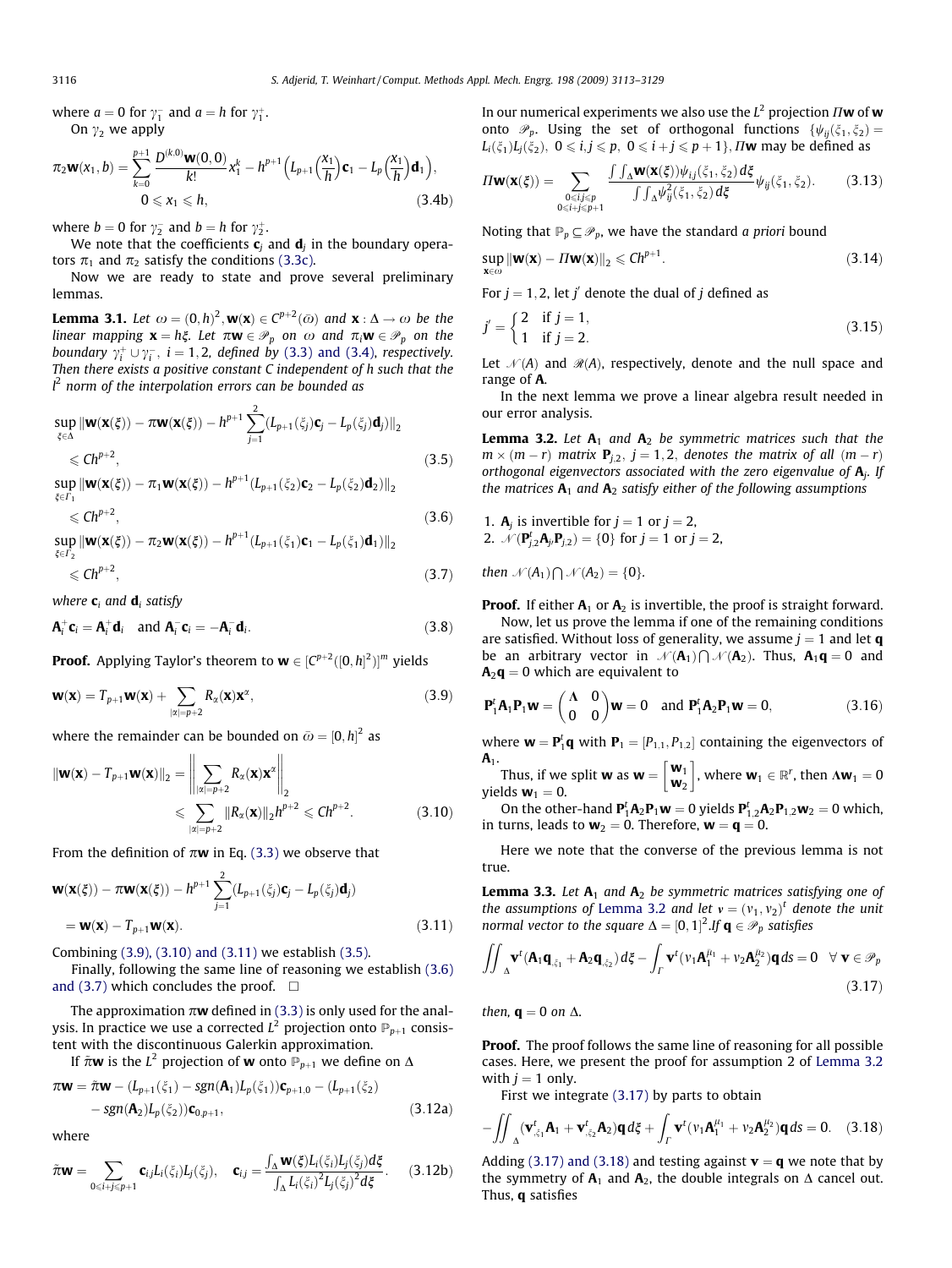<span id="page-4-0"></span>
$$
\int_{\Gamma_1} \mathbf{q}^t v_1 (\mathbf{A}_1^{\mu_1} - \mathbf{A}_1^{\bar{\mu}_1}) \mathbf{q} \, ds + \int_{\Gamma_2} \mathbf{q}^t v_2 (\mathbf{A}_2^{\mu_2} - \mathbf{A}_2^{\bar{\mu}_2}) \mathbf{q} \, ds \n= \int_{\Gamma_1} \mathbf{q}^t (\mathbf{A}_1^+ - \mathbf{A}_1^-) \mathbf{q} \, ds + \int_{\Gamma_2} \mathbf{q}^t (\mathbf{A}_2^+ - \mathbf{A}_2^-) \mathbf{q} \, ds = 0.
$$
\n(3.19)

Since  $(A_i^+ - A_i^-)$  is symmetric positive semi-definite it admits a Cholesky factorization  $(A_i^+ - A_i^-) = L_i^t L_i$ . Thus, (3.19) can be written as

$$
\int_{\Gamma_1} \|\mathbf{L}_1 \mathbf{q}\|_2^2 ds + \int_{\Gamma_2} \|\mathbf{L}_2 \mathbf{q}\|_2^2 ds = 0.
$$
 (3.20)

Thus,  $\mathbf{L}_i \mathbf{q} = 0$  on  $\Gamma_i$  which yields

$$
\mathbf{L}_{i}^{t}(\mathbf{L}_{i}\mathbf{q}) = (\mathbf{A}_{i}^{+} - \mathbf{A}_{i}^{-})\mathbf{q} = 0 \quad \text{on } \Gamma_{i}, \quad i = 1, 2. \tag{3.21}
$$

Since  $\mathcal{N}(\mathbf{A}_{i}^{+} - \mathbf{A}_{i}^{-}) = \mathcal{N}(\mathbf{A}_{i}^{+} + \mathbf{A}_{i}^{-})$ , (3.21) leads to  $(\mathbf{A}_{i}^{+} + \mathbf{A}_{i}^{-})\mathbf{q}|_{\Gamma_{i}} =$ 0,  $i = 1, 2$ . Thus, one can easily show that

$$
\mathbf{A}_i^{\pm} \mathbf{q}|_{\Gamma_i} = 0, \quad i = 1, 2. \tag{3.22}
$$

Testing against  $\mathbf{v} = \mathbf{A}_1 \mathbf{q}_{\xi_1} + \mathbf{A}_2 \mathbf{q}_{\xi_2}$  in [\(3.17\)](#page-3-0) and combining the resulting equation with (3.22) lead to

$$
\iint_{\Delta} \|\mathbf{A}_1 \mathbf{q}_{\xi_1} + \mathbf{A}_2 \mathbf{q}_{\xi_2}\|_2^2 \quad d\xi = 0,
$$
\n(3.23)

which in turn yields

$$
\mathbf{A}_1 \mathbf{q}_{\xi_1} + \mathbf{A}_2 \mathbf{q}_{\xi_2} = 0 \quad \forall \xi \in \Delta. \tag{3.24}
$$

Next, we let

$$
\mathbf{B}_1 = \mathbf{P}_1^t \mathbf{A}_1 \mathbf{P}_1 = \begin{bmatrix} \mathbf{\Lambda} & \mathbf{0} \\ \mathbf{0} & \mathbf{0} \end{bmatrix} \text{ and } \mathbf{B}_2 = \mathbf{P}_1^t \mathbf{A}_2 \mathbf{P}_1 = \begin{bmatrix} \mathbf{B}_{11} & \mathbf{B}_{12} \\ \mathbf{B}_{21} & \mathbf{B}_{22} \end{bmatrix},
$$
(3.25)

where  $P_1 = [P_{1,1}, P_{1,2}]$  and  $B_{ij} = P_{1,i}^t A_2 P_{1,j}, i,j = 1,2$ . Applying  ${\bf A}_1 {\bf q} |_{\Gamma_1} = 0$  we write

$$
\mathbf{B}_1 \mathbf{w}|_{\Gamma_1} = \Lambda \mathbf{w}_1|_{\Gamma_1} = 0, \tag{3.26}
$$

where  $\mathbf{w} = \mathbf{P}^t \mathbf{q} = (\mathbf{w}_1, \mathbf{w}_2)^t$ . This establishes  $\mathbf{w}_1|_{\Gamma_1} = 0$ . On the other-hand  ${\bf A}_2 {\bf q} |_{\Gamma_2} = 0$  leads to

$$
\mathbf{B}_2 \mathbf{w}|_{\Gamma_2} = 0,\tag{3.27}
$$

which can be split as

 $(\mathbf{B}_{11}\mathbf{w}_1 + \mathbf{B}_{12}\mathbf{w}_2)|_{\Gamma_2} = 0,$  (3.28a)

$$
(\mathbf{B}_{21}\mathbf{w}_1 + \mathbf{B}_{22}\mathbf{w}_2)|_{\Gamma_2} = 0. \tag{3.28b}
$$

Pre-multiplying (3.24) by  $P<sup>t</sup>$  yields

$$
\Lambda \mathbf{w}_{1,\xi_1} + \mathbf{B}_{11} \mathbf{w}_{1,\xi_2} + \mathbf{B}_{12} \mathbf{w}_{2,\xi_2} = 0, \tag{3.29a}
$$
\n
$$
\mathbf{B}_{21} \mathbf{w}_{1,\xi_2} + \mathbf{B}_{22} \mathbf{w}_{2,\xi_2} = 0 \quad \forall \xi \in \Delta. \tag{3.29b}
$$

Since  $\mathbf{B}_{22}$  is invertible, we can express  $\mathbf{w}_{2,\xi_2}$  as

$$
\mathbf{W}_{2,\zeta_2} = -\mathbf{B}_{22}^{-1}\mathbf{B}_{21}\mathbf{W}_{1,\zeta_2},\tag{3.30a}
$$

which leads to

$$
\Lambda \mathbf{w}_{1,\xi_1} + (\mathbf{B}_{11} - \mathbf{B}_{12} \mathbf{B}_{22}^{-1} \mathbf{B}_{21}) \mathbf{w}_{1,\xi_2} = 0 \quad \forall \xi \in \Delta.
$$
 (3.30b)

Combining the fact that  $\mathbf{w}_1|_{F_1} = 0$  and (3.30b) we establish that

$$
\frac{\partial^k \mathbf{w}_1}{\partial \zeta_1^l \partial \zeta_2^{k-l}} = 0 \quad \forall \ \xi \in \Delta, \ k \geqslant 0, \quad l = 0, \cdots, k. \tag{3.31}
$$

Since  $\mathbf{w}_1$  is a polynomial,  $\mathbf{w}_1 = 0$ .

Combining (3.28b) and (3.30a) we establish that  $\mathbf{w}_2|_{\Delta} = 0.$  Thus,  $\mathbf{q} = 0 \ \forall \ \xi \in \Delta$ , which completes the proof of the lemma.  $\Box$ 

Now we are ready to state the main theorem for the local spatial discretization error.

**Theorem 3.1.** Let  $A_i$ ,  $i = 1, 2$ , be symmetric matrices satisfying the conditions of [Lemma 3.3](#page-3-0) and let  $\mathbf{u} \in \mathbb{C}^{p+2}$  and  $\mathbf{u}_h \in \mathcal{P}_p$  be the solutions of [\(2.1\) and \(2.17\),](#page-1-0) respectively, on  $\omega = (0,h)^2.$  Here  $\mathbf{u}_h$  is computed by approximating the boundary conditions as

$$
\mathbf{u}_h^-(t,\mathbf{x}) = \pi_i \mathbf{u}_B(t,\mathbf{x}), \quad t > 0, \quad \mathbf{x} \in \gamma_i^+ \cup \gamma_i^-, \quad i = 1,2 \tag{3.32}
$$

and use initial conditions as either  $\pi u_0$  or  $\Pi u_0$ . Then, the local finite element error on  $\omega$  for  $t = \varnothing(1)$  and  $p > 0$  can be written as

$$
\mathbf{e}(t, h\xi) = \mathbf{u}(t, h\xi) - \mathbf{u}_h(t, h\xi)
$$
  
=  $h^{p+1} \sum_{j=1}^{2} (L_{p+1}(\xi_j)\mathbf{c}_j(t) - L_p(\xi_j)\mathbf{d}_j(t)) + \mathcal{O}(h^{p+2}),$  (3.33a)

where

$$
\mathbf{A}_i^+\mathbf{c}_i(t) - \mathbf{A}_i^+\mathbf{d}_i(t) = 0 \quad \mathbf{A}_i^-\mathbf{c}_i(t) + \mathbf{A}_i^-\mathbf{d}_i(t) = 0, \quad i = 1, 2. \tag{3.33b}
$$

Proof. Subtracting the weak DG formulation [\(2.17\)](#page-2-0) from [\(2.1a\),](#page-1-0) the local discretization error  $\mathbf{e} = \mathbf{u} - \mathbf{u}_h$  satisfies the DG orthogonality condition

$$
\iint_{\omega} \mathbf{v}^t (\mathbf{e}_{,t} + \mathbf{A}_1 \mathbf{e}_{,x_1} + \mathbf{A}_2 \mathbf{e}_{,x_2}) d\mathbf{x} + \int_{\partial \omega} \mathbf{v}^t (\nu_1 \mathbf{A}_1^{\mu_1} + \nu_2 \mathbf{A}_2^{\mu_2}) (\mathbf{e}^- - \mathbf{e}) ds
$$
\n
$$
= 0 \quad \forall \ \mathbf{v} \in \mathscr{P}_p. \tag{3.34}
$$

Apply the scalings  $\tau = \frac{t}{T}$  and  $\xi = \frac{\mathbf{x}}{h}$  to write  $\hat{\mathbf{e}}(\tau, \xi) = \mathbf{e}(T\tau, h\xi)$  to obtain

$$
\iint_{\Delta} \mathbf{v}^{t} \left( \frac{h}{T} \hat{\mathbf{e}}_{,\tau} + \mathbf{A}_{1} \hat{\mathbf{e}}_{,\xi_{1}} + \mathbf{A}_{2} \hat{\mathbf{e}}_{,\xi_{2}} \right) d\xi + \int_{\Gamma} \mathbf{v}^{t} (\nu_{1} \mathbf{A}_{1}^{\bar{\mu}_{1}} + \nu_{2} \mathbf{A}_{2}^{\bar{\mu}_{2}}) (\hat{\mathbf{e}}^{-} - \hat{\mathbf{e}}) ds
$$
\n
$$
= 0 \quad \forall \ \mathbf{v} \in \mathscr{P}_{p}.
$$
\n(3.35)

In order to investigate the asymptotic behavior of the local error, we start by writing the Maclaurin series of  $\hat{\mathbf{e}}$  with respect to the mesh parameter h as

$$
\hat{\mathbf{e}}(\tau,\xi) = \sum_{k=0}^{p+1} h^k \mathbf{q}_k(\tau,\xi) + \mathcal{O}(h^{p+2}),
$$
\n(3.36)

where

$$
\mathbf{q}_k(\tau,\xi) = \frac{1}{k!} \frac{d^k(\mathbf{u} - \mathbf{u}_h)(\tau \tau, \xi h, h)}{dh^k} \bigg|_{h=0}.
$$
 (3.37)

We used the fact that  $\mathbf{u}_h(t, \mathbf{x}, h)$  is a function of t, x and h.

Next, from the definition of  $\pi_i \mathbf{u}_B$  in [Lemma 3.1](#page-3-0),  $\hat{\mathbf{e}}$  satisfies

$$
\hat{\mathbf{e}}^-(\tau,\xi) = (\mathbf{u}_B - \pi_1 \mathbf{u}_B)(\tau,\xi) = \mathbf{r}_2(\tau,\xi_2)h^{p+1} + \mathcal{O}(h^{p+2}) \quad \text{for } \xi \in \Gamma_1,
$$
\n(3.38a)

$$
\hat{\mathbf{e}}^{-}(\tau,\xi)=(\mathbf{u}_B-\pi_2\mathbf{u}_B)(\tau,\xi)=\mathbf{r}_1(\tau,\xi_1)h^{p+1}+\mathcal{O}(h^{p+2})\quad\text{for }\xi\in\Gamma_2,
$$
\n(3.38b)

where

$$
\mathbf{r}_i(\tau, \xi_i) = L_{p+1}(\xi_i)\hat{\mathbf{c}}_i(\tau) - L_p(\xi_i)\hat{\mathbf{d}}_i(\tau)
$$
(3.38c)

with

$$
\hat{\mathbf{c}}_i(\tau) = \mathbf{c}_i(t)|_{t=\tau T} = \frac{1}{a_{p+1}} \frac{1}{(p+1)!} \frac{\partial^{p+1}}{\partial x_i^{p+1}} \mathbf{u}(t,0) \Big|_{t=\tau T}, \qquad (3.38d)
$$

$$
\mathbf{A}_i^+ \hat{\mathbf{c}}_i(\tau) - \mathbf{A}_i^+ \hat{\mathbf{d}}_i(\tau) = 0 \quad \text{and } \mathbf{A}_i^- \hat{\mathbf{c}}_i(\tau) + \mathbf{A}_i^- \hat{\mathbf{d}}_i(\tau) = 0. \tag{3.38e}
$$

Substituting (3.36), (3.38a) and (3.38b) in (3.35) yields

$$
\sum_{k=0}^{p+1} h^k \iint_{\Delta} \mathbf{v}^t \left( \frac{h}{T} \mathbf{q}_{k,\tau} + \mathbf{A}_1 \mathbf{q}_{k,\xi_1} + \mathbf{A}_2 \mathbf{q}_{k,\xi_2} \right) d\xi - \int_{\Gamma} \mathbf{v}^t (v_1 \mathbf{A}_1^{\bar{\mu}_1} + v_2 \mathbf{A}_2^{\bar{\mu}_2}) \mathbf{q}_k ds
$$
  
= 
$$
-h^{p+1} \left( \int_{\Gamma_1} \mathbf{v}^t v_1 \mathbf{A}_1^{\mu_1} \mathbf{r}_2 ds + \int_{\Gamma_2} \mathbf{v}^t v_2 \mathbf{A}_2^{\mu_2} \mathbf{r}_1 ds \right) + \mathcal{O}(h^{p+2}).
$$
 (3.39)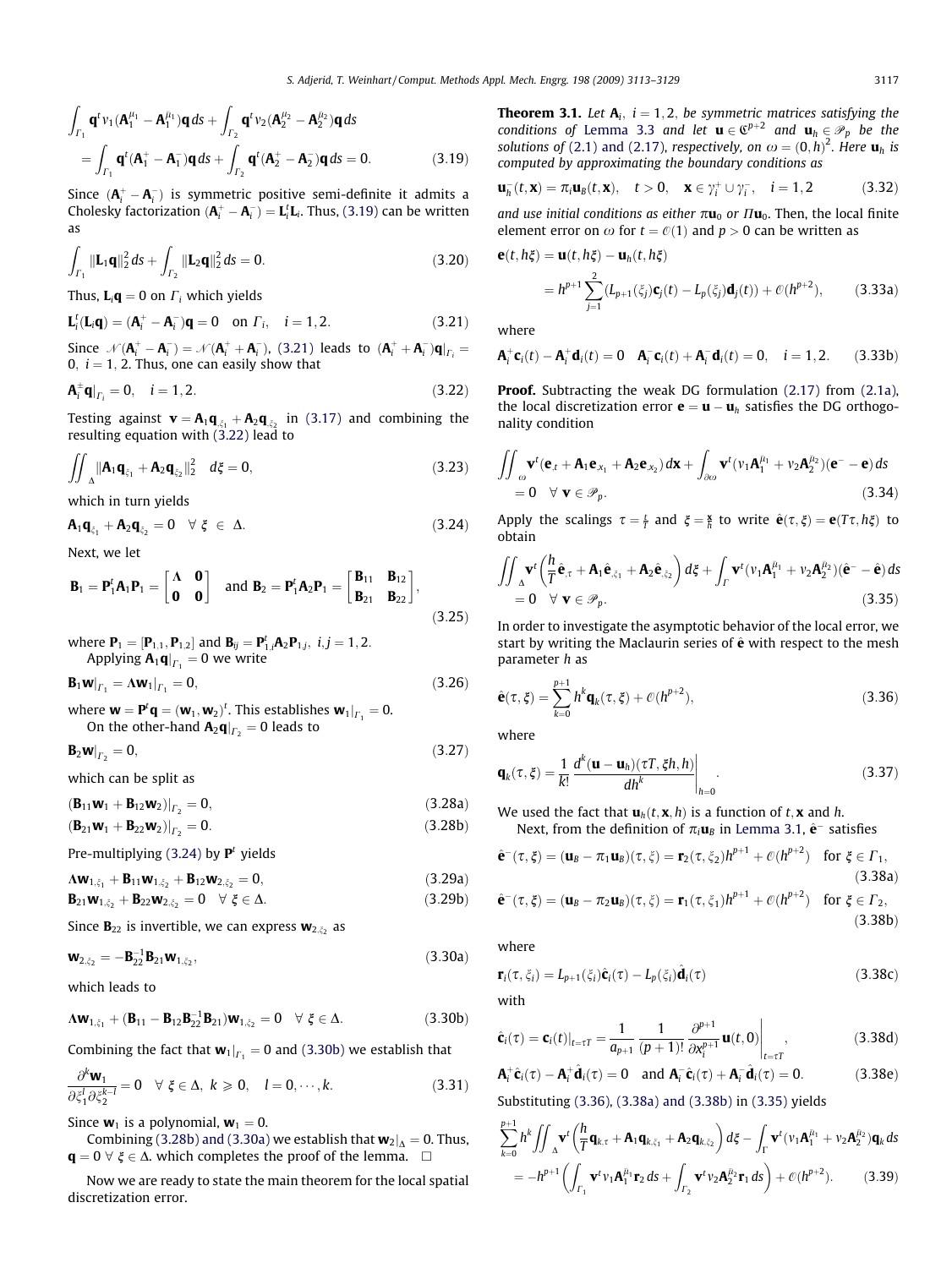Now, we will use induction to prove that  $\mathbf{q}_k = 0, k = 0, 1, \ldots, p$  by first assuming that  $T = \mathcal{O}(1)$  and setting to zero all terms having the same power of h. Thus, the  $\mathcal{O}(1)$  term  $\mathbf{q}_0$  satisfies the orthogonality condition

$$
\iint_{\Delta} \mathbf{v}^{t} (\mathbf{A}_{1} \mathbf{q}_{0,\xi_{1}} + \mathbf{A}_{2} \mathbf{q}_{0,\xi_{2}}) d\xi - \int_{\Gamma} \mathbf{v}^{t} (\nu_{1} \mathbf{A}_{1}^{\bar{\mu}_{1}} + \nu_{2} \mathbf{A}_{2}^{\bar{\mu}_{2}}) \mathbf{q}_{0} dS
$$
\n
$$
= 0 \quad \forall \ \mathbf{v} \in \mathscr{P}_{p}.
$$
\n(3.40)

By [Lemma 3.3](#page-3-0),  $q_0 = 0$ .

Now assume that  $\mathbf{q}_j = 0, \ j = 0, 1, \ldots, k-1 < p.$  Thus, the  $\mathcal{O}(h^k)$ term is written as

$$
\iint_{\Delta} \mathbf{v}^t (\mathbf{A}_1 \mathbf{q}_{k,\xi_1} + \mathbf{A}_2 \mathbf{q}_{k,\xi_2}) d\xi - \int_{\Gamma} \mathbf{v}^t (\nu_1 \mathbf{A}_1^{p_1} + \nu_2 \mathbf{A}_2^{p_2}) \mathbf{q}_k ds
$$
\n
$$
= 0 \quad \forall \ \mathbf{v} \in \mathscr{P}_p. \tag{3.41}
$$

By [Lemma 3.3](#page-3-0),  $\mathbf{q}_k = 0$  on  $\Delta$ . Thus, by induction,  $\mathbf{q}_k = 0, k = 0, \ldots, p$ . The  $\mathcal{O}(h^{p+1})$  term satisfies the orthogonality condition

$$
\iint_{\Delta} \mathbf{v}^{t} (\mathbf{A}_{1} \mathbf{q}_{p+1,\xi_{1}} + \mathbf{A}_{2} \mathbf{q}_{p+1,\xi_{2}}) d\xi
$$
\n
$$
= \int_{\Gamma_{1}} \mathbf{v}^{t} v_{1} \mathbf{A}_{1}^{R_{1}} (\mathbf{q}_{p+1} - \mathbf{r}_{2}) dS + \int_{\Gamma_{2}} \mathbf{v}^{t} v_{2} \mathbf{A}_{2}^{R_{2}} (\mathbf{q}_{p+1} - \mathbf{r}_{1}) dS. \qquad (3.42)
$$

By Eq. [\(3.36\),](#page-4-0)

 $\ddot{\phantom{2}}$ 

$$
\mathbf{q}_{p+1}(\tau,\xi) = \frac{1}{(p+1)!} \frac{d^{p+1}(\mathbf{u}-\mathbf{u}_h)(\tau T,\xi h)}{dh^{p+1}}\bigg|_{h=0}
$$
(3.43)

$$
=\sum_{|\alpha|=p+1}\frac{1}{\alpha!}D^{\alpha}(\mathbf{u}-\mathbf{u}_h)(\tau T,0)\xi^{\alpha}\tag{3.44}
$$

$$
=\sum_{i=1}^2\frac{1}{(p+1)!}\frac{\partial^{p+1}}{\partial x_i^{p+1}}(\bm{u}-\bm{u}_h)(\tau T,0)\xi_i^{p+1}+\bm{p}_1(\tau,\xi),\ (3.45)
$$

where, for a fixed  $\tau$ ,  $\mathbf{p}_1(\tau, \xi) \in \mathscr{P}_p$ . By Eq. [\(3.38c\)](#page-4-0)

 $(p + 1)!$ 

 $i=1$ 

$$
\sum_{i=1}^{2} \mathbf{r}_{i}(\tau, \xi_{i}) = \sum_{i=1}^{2} (L_{p+1}(\xi_{i})\hat{\mathbf{c}}_{i} - L_{p}(\xi_{i})\hat{\mathbf{d}}_{i})
$$
(3.46)  

$$
= \sum_{i=1}^{2} \frac{1}{(p+1)!} \frac{\partial^{p+1}}{\partial x^{p+1}} \mathbf{u}(\tau T, 0) \xi_{i}^{p+1} + \mathbf{p}_{2}(\tau, \xi),
$$
(3.47)

where  $\mathbf{p}_2 \in \mathscr{P}_p$ . We further note that since  $\mathbf{u}_h \in \mathscr{P}_p$ ,  $\frac{\partial^{p+1} \mathbf{u}_h}{\partial x_l^{p+1}} = 0$ , which in turn leads to

 $\partial x_i^{p+1}$ 

$$
\mathbf{q}_{p+1}(\tau,\xi) - \mathbf{r}_1(\tau,\xi_1) - \mathbf{r}_2(\tau,\xi_2) = \mathbf{p}_1(\tau,\xi) - \mathbf{p}_2(\tau,\xi) = \mathbf{p}(\tau,\xi) \in \mathcal{P}_p.
$$
\n(3.48)

Noting that  $\mathbf{r}_2$  is independent of  $\xi_1$  and  $\mathbf{r}_1$  is independent of  $\xi_2$ , solving (3.48) for  $\mathbf{q}_{p+1}$  and substituting into (3.42) yields

$$
\iint_{\Delta} \mathbf{v}^{t} (\mathbf{A}_{1}(\mathbf{p}+\mathbf{r}_{1})_{,\xi_{1}} + \mathbf{A}_{2}(\mathbf{p}+\mathbf{r}_{2})_{,\xi_{2}}) d\xi
$$
\n
$$
= \int_{\Gamma_{1}} \mathbf{v}^{t} v_{1} \mathbf{A}_{1}^{\mu_{1}}(\mathbf{p}+\mathbf{r}_{1}) ds + \int_{\Gamma_{2}} \mathbf{v}^{t} v_{2} \mathbf{A}_{2}^{\mu_{2}}(\mathbf{p}+\mathbf{r}_{2}) ds \quad \forall \mathbf{v} \in \mathcal{P}_{p}.
$$
\n(3.49)

Integrating  $\int_{\Delta} \! \mathbf{v}^t (\mathbf{A}_1 \mathbf{r}_{1,\xi_1} + \mathbf{A}_2 \mathbf{r}_{2,\xi_2}) \, d \boldsymbol{\xi}$  by parts, (3.49) becomes

$$
\iint_{\Delta} \mathbf{v}^{t} (\mathbf{A}_{1} \mathbf{p}_{,\xi_{1}} + \mathbf{A}_{2} \mathbf{p}_{,\xi_{2}}) d\xi - \iint_{\Delta} \mathbf{v}_{,\xi_{1}}^{t} \mathbf{A}_{1} \mathbf{r}_{1} + \mathbf{v}_{,\xi_{2}}^{t} \mathbf{A}_{2} \mathbf{r}_{2} d\xi
$$
\n
$$
= \int_{\Gamma_{1}} \mathbf{v}^{t} v_{1} (\mathbf{A}_{1}^{\bar{\mu}_{1}} \mathbf{p} - \mathbf{A}_{1}^{\mu_{1}} \mathbf{r}_{1}) ds + \int_{\Gamma_{2}} \mathbf{v}^{t} v_{2} (\mathbf{A}_{2}^{\bar{\mu}_{2}} \mathbf{p} - \mathbf{A}_{2}^{\mu_{2}} \mathbf{r}_{2}) ds \quad \forall \mathbf{v} \in \mathcal{P}_{p}.
$$
\n(3.50)

Since  $\mathbf{r}_i(\tau, \xi_i) = L_{p+1}(\xi_i)\hat{\mathbf{c}}_i(\tau) - L_p(\xi_i)\hat{\mathbf{d}}_i(\tau)$ , by the orthogonality of Legendre polynomials we have

$$
\iint_{\Delta} \mathbf{v}_{,\xi_1}^t \mathbf{A}_1 \mathbf{r}_1 + \mathbf{v}_{,\xi_2}^t \mathbf{A}_2 \mathbf{r}_2 d\xi = 0 \quad \forall \ \mathbf{v} \in \mathscr{P}_p. \tag{3.51}
$$

Using [\(3.38c\), \(3.38e\)](#page-4-0),  $L_p(0) = (-1)^p$  and  $L_p(1) = 1$ , we further show that

$$
\mathbf{A}_i^+ \mathbf{r}_i(\tau, 1) = \mathbf{A}_i^+ (L_{p+1}(1)\hat{\mathbf{c}}_i(\tau) - L_p(1)\hat{\mathbf{d}}_i(\tau))
$$
  
= 
$$
\mathbf{A}_i^+ \hat{\mathbf{c}}_i(\tau) - \mathbf{A}_i^+ \hat{\mathbf{d}}_i(\tau) = 0,
$$
 (3.52a)

$$
\begin{aligned} \mathbf{A}_i^- \mathbf{r}_i(\tau, 0) &= \mathbf{A}_i^- (L_{p+1}(0)\hat{\mathbf{c}}_i(\tau) - L_p(0)\hat{\mathbf{d}}_i(\tau)) \\ &= (-1)^p (\mathbf{A}_i^- \hat{\mathbf{c}}_i(\tau) + \mathbf{A}_i^- \hat{\mathbf{d}}_i(\tau)) = 0. \end{aligned} \tag{3.52b}
$$

Thus, we have established that

$$
\mathbf{A}_{i}^{\mu_{i}}\mathbf{r}_{i}|_{\Gamma_{i}} = 0, \quad i = 1, 2. \tag{3.53}
$$

Combining (3.51) and (3.53) with the orthogonality condition (3.50) leads to

$$
\iint_{\Delta} \mathbf{v}^{t} (\mathbf{A}_{1} \mathbf{p}_{\xi_{1}} + \mathbf{A}_{2} \mathbf{p}_{\xi_{2}}) d\xi = \int_{\Gamma} \mathbf{v}^{t} (v_{1} \mathbf{A}_{1}^{\bar{\mu}_{1}} + v_{2} \mathbf{A}_{2}^{\bar{\mu}_{2}}) \mathbf{p} ds \quad \forall \ \mathbf{v} \in \mathcal{P}_{p}.
$$
\n(3.54)

By [Lemma 3.3,](#page-3-0)  $\mathbf{p} = 0$  on  $\Delta$ , which, when combined with (3.48), yields

$$
\mathbf{q}_{p+1}(\tau,\xi) = \mathbf{r}_1(\tau,\xi_1) + \mathbf{r}_2(\tau,\xi_2). \tag{3.55}
$$

This completes the proof.  $\Box$ 

**Corollary 3.1.** Under the conditions of [Theorem 3.1](#page-4-0) with both  $A_1$  and  $A<sub>2</sub>$  invertible matrices, then the local DG error can be written as

$$
\mathbf{e}(t,h\xi) = h^{p+1} \left[ \sum_{j=1}^{2} (\mathbf{M}_j R_{p+1}^+(\xi_j) + (\mathbf{M}_j - \mathbf{I}) R_{p+1}^-(\xi_j)) \mathbf{d}_j \right] + \mathcal{O}(h^{p+2}),
$$
\n(3.56)

where

$$
\mathbf{M}_{j} = \frac{1}{2}(\mathbf{I} + sgn(\mathbf{A}_{j})), \quad j = 1, 2.
$$
 (3.57)

Moreover, if, for instance, only  $A_1$  is invertible, then the error can be written as

$$
\mathbf{e}(t, h\xi) = h^{p+1}[(\mathbf{M}_1 R_{p+1}^+(\xi_1) + (\mathbf{M}_1 - \mathbf{I})R_{p+1}^-(\xi_1))\mathbf{d}_1 + L_{p+1}(\xi_2)\mathbf{c}_2(t) + L_p(\xi_2)\mathbf{d}_2(t)] + \mathcal{O}(h^{p+2}),
$$
(3.58)

where  $c_2$  and  $d_2$  satisfy [\(3.33b\)](#page-4-0).

**Proof.** We prove the theorem when  $A_1$  and  $A_2$  are invertible. The proof for the other cases is similar and we will be omitted. Combining [\(3.33b\)](#page-4-0) we obtain

$$
\mathbf{A}_i \mathbf{c}_i = (\mathbf{A}_i^+ - \mathbf{A}_i^-) \mathbf{d}_i, \quad i = 1, 2,
$$
\n(3.59)

which can be written as

$$
\mathbf{c}_{i} = \mathbf{A}_{i}^{-1}(\mathbf{A}_{i}^{+} - \mathbf{A}_{i}^{-})\mathbf{d}_{i}, \quad i = 1, 2.
$$
 (3.60)

Using  $A_i = P_i \Lambda_i P_i^t$  yields

$$
\mathbf{c}_i = (\mathbf{P}_i \Lambda_i^{-1} \mathbf{P}_i^t \mathbf{P}_i | \Lambda_i | \mathbf{P}_i^t) \mathbf{d}_i = \mathbf{P}_i sgn(\Lambda) \mathbf{P}_i^t \mathbf{d}_i = sgn(\mathbf{A}_i) \mathbf{d}_i, \quad i = 1, 2.
$$
\n(3.61)

Substituting the previous expression into [\(3.33a\)](#page-4-0) we obtain

$$
\mathbf{e}(t,h\xi) = h^{p+1} \sum_{j=1}^{2} (L_{p+1}(\xi_j) sgn(\mathbf{A}_j) \mathbf{d}_j(t) - L_p(\xi_j) \mathbf{d}_j(t)) + \mathcal{O}(h^{p+2}),
$$
\n(3.62)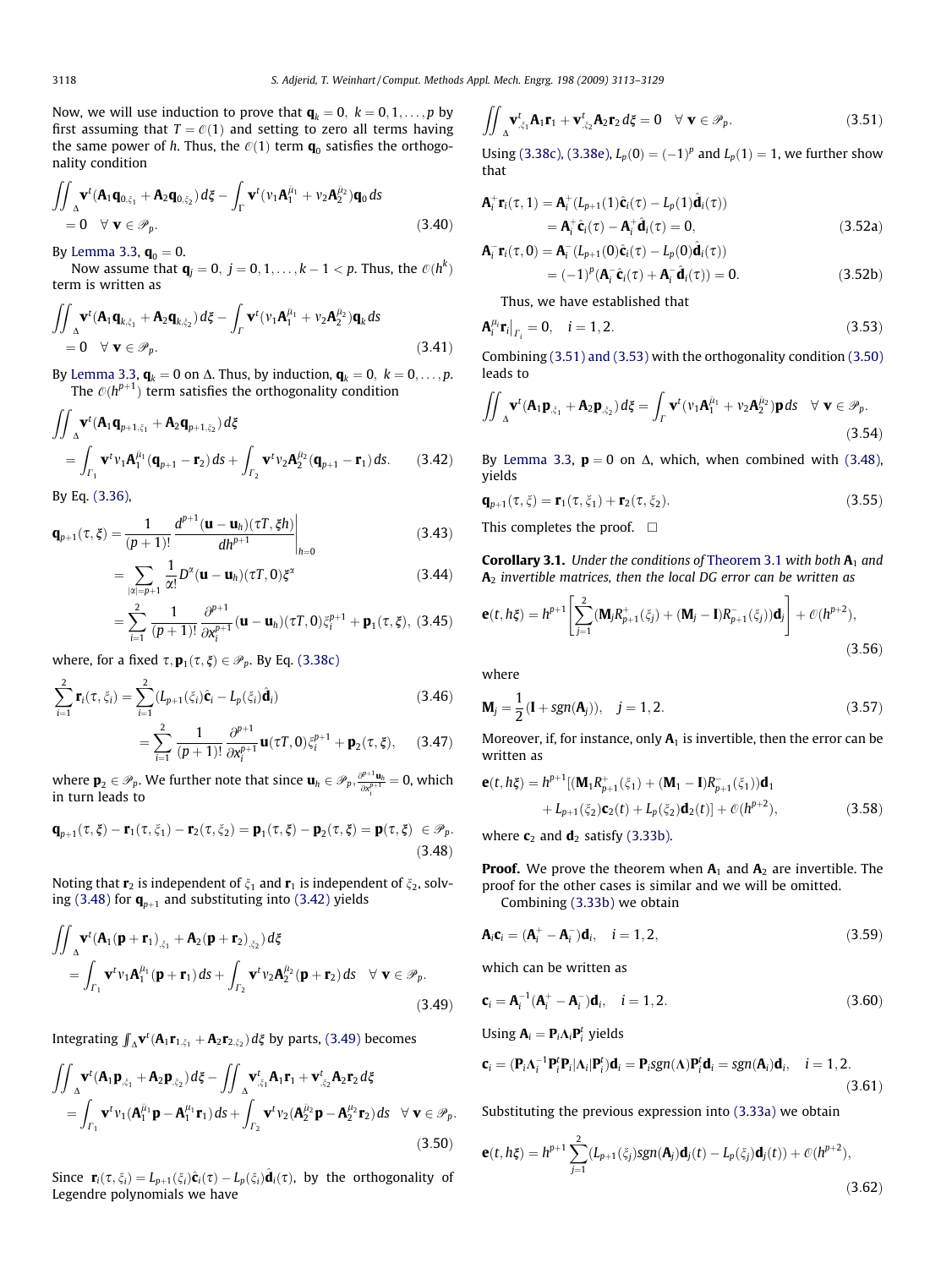1 h

<span id="page-6-0"></span>which can be written as

$$
\mathbf{e}(t, h\xi) = h^{p+1} \sum_{j=1}^{2} \left( (L_{p+1}(\xi_j) - L_p(\xi_j)) \left[ \frac{I + sgn(\mathbf{A}_j)}{2} \right] + (L_{p+1}(\xi_j) + L_p(\xi_j)) \left[ \frac{-I + sgn(\mathbf{A}_j)}{2} \right] \right) \mathbf{d}_j + \mathcal{O}(h^{p+2}).
$$
 (3.63)

This completes the proof.  $\Box$ 

#### 4. Superconvergence and a posteriori error analysis

In this section we investigate pointwise superconvergence for DG solutions and describe procedures to compute asymptotically correct a posteriori DG error estimates under mesh refinement.

#### 4.1. Superconvergence

In order for the DG solution  $\mathbf{u}_h$  to be  $\mathcal{O}(h^{p+2})$ -superconvergent at few points in element  $\omega$ , the leading error term shown in [Theorem](#page-4-0) [3.1](#page-4-0) has to be zero at these points. This pointwise superconvergence happens only for special hyperbolic problems as shown in the following theorem:

Theorem 4.1. Under the conditions of [Theorem 3.1](#page-4-0) we let  $\bar{\xi}^s_j, \ j=1,\cdots,p+1,$  denote the roots of  $R^s_{p+1}(\xi), \ s=+,-$  shifted to  $[0, 1]$ . Thus,

1. If z is a unit vector in the union of the spaces  $\mathcal{R}(\mathbf{A}_1^s) \bigcap \mathcal{R}(\mathbf{A}_2^{\sigma})$ , s,  $\sigma = +, -$ , then the projection  $\mathbf{z}^t \mathbf{e}(t, \mathbf{x})$  of the local error onto span $\{z\}$  is  $\mathcal O(h^{p+2})$  superconvergent at the points  $(t, \bar{\mathbf{x}}) = (t, h\xi_k^s, h\xi_l^{\sigma})$ ,  $k, l = 1, 2, ..., p + 1$ , for  $t = \mathcal{O}(1)$ , i.e.,

$$
\mathbf{z}^t \mathbf{e}(t, h\xi_k, h\xi_l^{\sigma}) = \mathcal{O}(h^{p+2}).
$$
\n(4.1)

2. Moreover, If  $\gamma_i(\alpha) = {\mathbf{x} \in (0, h)^2 : x_i = \alpha}$ ,  $0 \le \alpha \le h$  and if  $\mathbf{v} \in \mathcal{P}_{p-1}$  is a unit vector with respect to the  $C^{\infty}$  norm, then for  $\alpha = h_{\epsilon_k}^{\bar{z}_s}$ ,  $k = 1, \ldots, p + 1$ , we have the superconvergence of the following error averages

$$
\frac{1}{h} \int_{\gamma_i(h_{ij}^{s})} \mathbf{v}^t \mathbf{A}_i^s \mathbf{e} \, ds = \mathcal{O}(h^{p+2}), \quad i = 1, 2, \ s = +, -
$$
\n(4.2)

and

$$
\frac{1}{h}\int_{\gamma_i^s}\bm{v}^t(\bm{A}_i^{\mu_i}\bm{e}+\bm{A}_i^{\bar{\mu}_i}\bm{e}^-) \, ds = \mathcal{O}(h^{p+2}), \quad i=1,2, \ s=+,-.\quad \ \ (4.3)
$$

**Proof.** We prove (4.1) by assuming that there exists a unit vector  $z \in \mathcal{R}(A_i^+)$  for  $i = 1$  and  $i = 2$ , i.e., there exists  $v_i$  such that  $A_i^+ \mathbf{v}_i = \mathbf{z}, i = 1, 2.$ 

Left pre-multiplying [\(3.33a\)](#page-4-0) by  $z<sup>t</sup>$  and evaluating the resulting function at the points  $(t, h\bar{\xi}_k^+, h\bar{\xi}_l^+), k, l = 1, \ldots, p + 1$  obtain

$$
\mathbf{z}^t \mathbf{e}(t, h\bar{\xi}_k^+, h\bar{\xi}_l^+) = h^{p+1} (L_{p+1}(\bar{\xi}_k^+) \mathbf{z}^t \mathbf{c}_1 - L_p(\bar{\xi}_k^+) \mathbf{z}^t \mathbf{d}_1) + h^{p+1} (L_{p+1}(\bar{\xi}_l^+) \mathbf{z}^t \mathbf{c}_2 - L_p(\bar{\xi}_l^+) \mathbf{z}^t \mathbf{d}_2) + \mathcal{O}(h^{p+2}).
$$
\n(4.4)

Applying [\(3.33b\)](#page-4-0) yields

$$
\mathbf{z}^t \mathbf{d}_i = \mathbf{v}_i^t \mathbf{A}_i^+ \mathbf{d}_i = \mathbf{v}_i^t \mathbf{A}_i^+ \mathbf{c}_i = \mathbf{z}^t \mathbf{c}_i.
$$
 (4.5)

Combining (4.4) and (4.5) we prove that

 $\mathbf{z}^t \mathbf{e}(t,h\overline{\xi}_k^+,h\overline{\xi}_l^+) = \mathcal{O}(h^{p+2})$  $(4.6)$ 

Following the same line of reasoning we establish (4.1) for all other cases.

Let  $\mathbf{v} \in \mathcal{P}_{p-1}$  be a unit vector in  $[C^{\infty}]^m$  norm and apply the orthogonality of Legendre polynomials and the relations [\(3.33a\)](#page-4-0) to obtain

$$
\int_{\gamma_1(h_{\xi_k}^{\pm})} \mathbf{v}^t \mathbf{A}_1^+ \mathbf{e} d\mathbf{s} = \frac{1}{h} \int_0^h \mathbf{v}^t(h_{\xi_k}^{\mp}, x_2) \mathbf{A}_1^+ \mathbf{e}(t, h_{\xi_k}^{\mp}, x_2) dx_2
$$
\n
$$
= \int_0^1 \mathbf{v}^t(h_{\xi_k}^{\mp}, h_{\xi_2}) \mathbf{A}_1^+ \mathbf{e}(t, h_{\xi_k}^{\mp}, h_{\xi_2}^*) d\xi_2
$$
\n
$$
= h^{p+1} \int_0^1 \mathbf{v}^t \mathbf{A}_1^+ (L_{p+1}(\tilde{\xi}_k^+) \mathbf{c}_1 - L_p(\tilde{\xi}_k^+) \mathbf{d}_1
$$
\n
$$
+ L_{p+1}(\xi_2) \mathbf{c}_2 - L_p(\xi_2) \mathbf{d}_2) d\xi_2 + \mathcal{O}(h^{p+2})
$$
\n
$$
= h^{p+1} \int_0^1 \mathbf{v}^t(L_{p+1}(\tilde{\xi}_k^+) - L_p(\tilde{\xi}_k^+)) \mathbf{A}_1^+ \mathbf{d}_1 d\xi_2 + \mathcal{O}(h^{p+2})
$$
\n
$$
= \mathcal{O}(h^{p+2}).
$$

The estimate (4.2) holds on  $\gamma_i(h\bar{\xi}_k^{\pm}),\ i=1,2$  for  $\mathbf{A}_i^{\pm}.$ 

By virtue of [\(3.4\)](#page-2-0) we note that on  $\gamma_1^+$ 

$$
\begin{split} \mathbf{e}^{-}(t,\mathbf{x}) &= \mathbf{u}_{B}(t,\mathbf{x}) - \pi_{1}\mathbf{u}_{B}(t,\mathbf{x}) \\ &= h^{p+1} \left[ L_{p+1} \left( \frac{\mathbf{x}_{2}}{h} \right) \mathbf{c}_{2} + L_{p} \left( \frac{\mathbf{x}_{2}}{h} \right) \mathbf{d}_{2} \right] + \mathcal{O}(h^{p+2}). \end{split} \tag{4.7}
$$

Since 1 and 0, respectively, are shifted roots of  $R_{p+1}^+$  and  $R_{p+1}^-$ , applying (4.2) we will prove  $\mathcal{O}(h^{p+2})$  superconvergence of the flux for  $i = 1$ .

$$
\frac{1}{h} \int_{\gamma_1^+} \mathbf{v}^t (\mathbf{A}_1^+ \mathbf{e} + \mathbf{A}_1^- \mathbf{e}^-) ds
$$
\n
$$
= \frac{1}{h} \left[ \int_{\gamma_1^+} \mathbf{v}^t \mathbf{A}_1^+ \mathbf{e} ds + h^{p+1} \int_{\gamma_1^+} \mathbf{v}^t \left[ L_{p+1} \left( \frac{\chi_2}{h} \right) \mathbf{A}_1^- \mathbf{c}_2 + L_p \left( \frac{\chi_2}{h} \right) \mathbf{A}_1^- \mathbf{d}_2 \right] ds \right]
$$
\n
$$
+ \mathcal{O}(h^{p+2}) \tag{4.8}
$$

Now, combining (4.8) and (4.2) yields (4.3). We presented the proof for  $i = 1$  with  $\alpha = h$ . Other cases can be treated using the same line of reasoning and are omitted.  $\square$ 

#### 4.2. A posteriori error estimation

In this section we present an a posteriori error estimation procedure which consists of computing asymptotically exact local and global error estimates of the DG error. In [Theorem 3.1](#page-4-0) we showed that the local discretization error for the DG method on a physical element  $\omega = (0, h)^2$  can be written as

$$
\mathbf{e}(t, h\xi) = \mathbf{u}(t, h\xi) - \mathbf{u}_h(t, h\xi)
$$
  
=  $h^{p+1} \sum_{j=1}^2 (L_{p+1}(\xi_j)\mathbf{c}_j(t) - L_p(\xi_j)\mathbf{d}_j(t)) + \mathcal{O}(h^{p+2}),$  (4.9a)

where  $\mathbf{c}_i(t), \mathbf{d}_i(t), i = 1, 2$  satisfy

$$
\mathbf{A}_i^+ \mathbf{c}_i(t) - \mathbf{A}_i^+ \mathbf{d}_i(t) = 0, \qquad \mathbf{A}_i^- \mathbf{c}_i(t) + \mathbf{A}_i^- \mathbf{d}_i(t) = 0, \quad i = 1, 2.
$$
\n(4.9b)

In this manuscript we consider problems where the matrices  $A_i$ ,  $i = 1, 2$  may be singular and satisfy assumptions of [Lemma 3.3](#page-3-0).

Let us subtract Eq. (4.9b) and solve for  $\mathbf{d}_i$  in terms of  $\mathbf{c}_i$  to write

$$
\mathbf{d}_i = \mathbf{A}_i^{\dagger} (\mathbf{A}_i^+ - \mathbf{A}_i^-) \mathbf{c}_i + \mathbf{d}_i^{\mathbf{x}_i} = \text{sgn}(\mathbf{A}_i) \mathbf{c}_i^{\perp} + \mathbf{d}_i^{\mathbf{x}_i}.
$$
 (4.10a)

where  $\mathbf{A}_i^\dagger$  denotes the pseudoinverse of  $\mathbf{A}_i, 1 \leqslant i \leqslant d.$  Moreover, from the direct sum  $\mathbb{R}^m = \mathcal{N}(\mathbf{A}_i) \oplus \mathcal{N}(\mathbf{A}_i)^\perp$  we split  $\mathbf{c}_i$  as

$$
\mathbf{c}_i = \mathbf{c}_i^{\perp} + \mathbf{c}_i^{\mathbf{x}},\tag{4.10b}
$$

where  $\mathbf{c}_i^{\mathbf{\pi}}$ ,  $\mathbf{d}_i^{\mathbf{\pi}} \in \mathcal{N}(\mathbf{A}_i)$  and  $\mathbf{c}_i^{\perp}$ ,  $\mathbf{d}_i^{\perp} \in \mathcal{N}(\mathbf{A}_i)^{\perp}$ .

Hence, the leading term of the spatial discretization error (4.9a) can be split into two parts as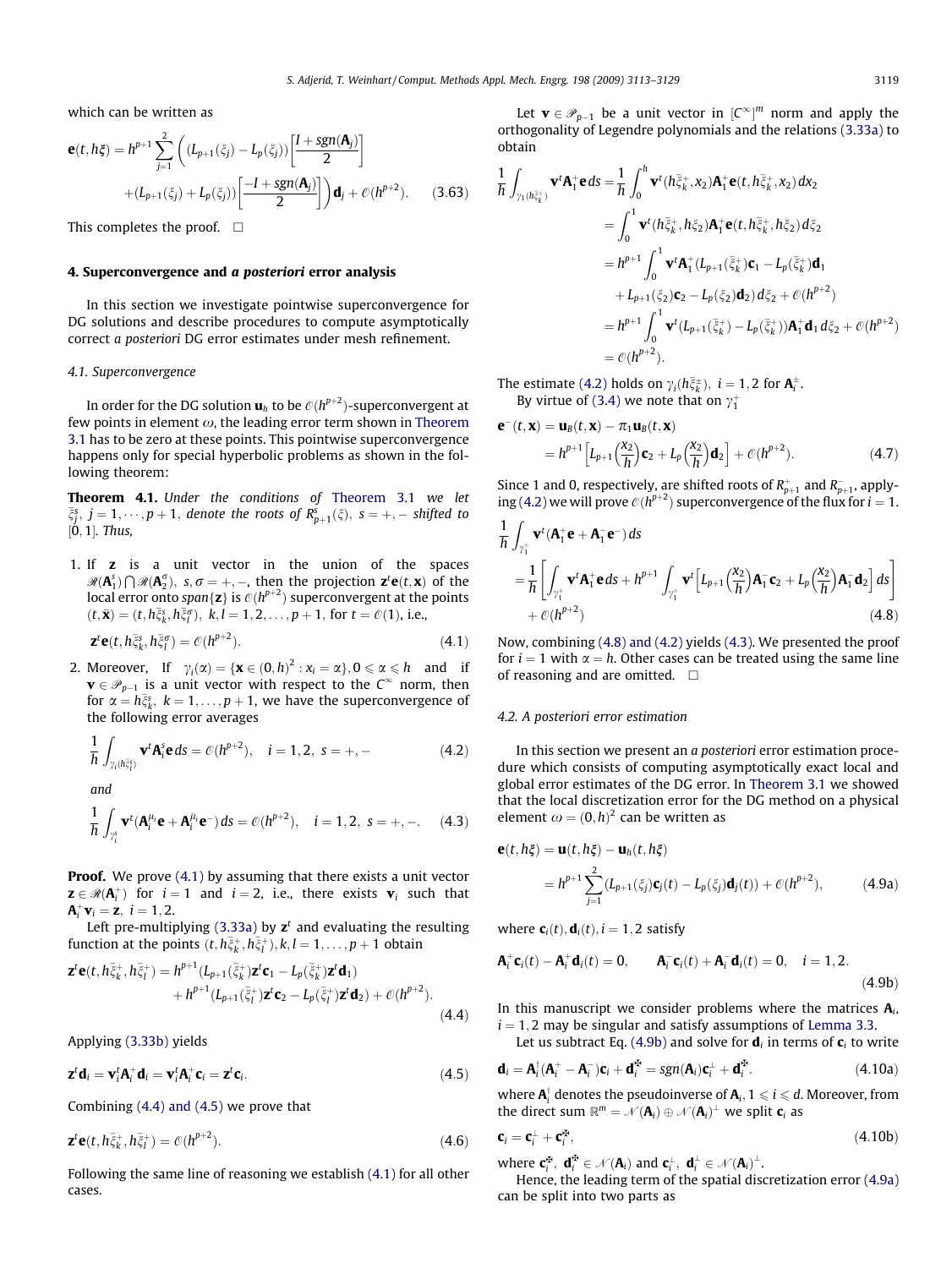<span id="page-7-0"></span>
$$
\mathbf{e} = \mathbf{e}^{\perp} + \mathbf{e}^{\mathbf{x}} + \mathcal{O}(h^{p+2}),\tag{4.11a}
$$

where

$$
\mathbf{e}^{\perp}(t,h\xi) = h^{p+1} \sum_{j=1}^{2} [L_{p+1}(\xi_j)\mathbf{I} - L_p(\xi_j)sgn(\mathbf{A}_j)]\mathbf{c}_j^{\perp}(t),
$$
(4.11b)

$$
\mathbf{e}^{\mathbf{x}}(t,h\xi) = h^{p+1} \sum_{j=1}^{2} (L_{p+1}(\xi_j) \mathbf{c}^{\mathbf{x}}_j(t) - L_p(\xi_j) \mathbf{d}^{\mathbf{x}}_j(t)).
$$
 (4.11c)

We note that for invertible matrices  $A_i$ ,  $i = 1, 2$ , the error component  $\mathbf{e}^{\mathbf{\Phi}}(t,\mathbf{x})=0$ .

Next, we develop an a posteriori error estimation procedure for estimating both  $e^{\perp}$  and  $e^{x}$  (if needed). We end the section by proving that, for smooth solutions, our local error estimates converge to the true error under mesh refinement. Up to this point we are not able to prove the asymptotic exactness of our global a posteriori error estimates. However, computational results for several hyperbolic systems shown in Section [5](#page-9-0) suggest that our global a posteriori error estimates are asymptotically exact under mesh refinement for smooth solutions.

The a posteriori error estimation procedure to compute estimates for  $e^{\perp}$  consists of determining

$$
\mathbf{E}^{\perp}(t,h\xi) = \sum_{j=1}^{2} [L_{p+1}(\xi_j)\mathbf{I} - L_p(\xi_j)sgn(\mathbf{A}_j)]\gamma_j^{\perp}(t)), \quad \gamma_j^{\perp} \in \mathcal{N}(\mathbf{A}_j)^{\perp},
$$
\n(4.12a)

such that

$$
\iint_{\omega} L_p\left(\frac{x_i}{h}\right) \mathbf{w}^t [\mathbf{u}_{h,t} + \mathbf{A}_1(\mathbf{u}_h + \mathbf{E}^\perp)_{x_1} + \mathbf{A}_2(\mathbf{u}_h + \mathbf{E}^\perp)_{x_2} - \mathbf{f}] d\mathbf{x}
$$
  
= 0,  $\mathbf{w} \in \mathcal{N}(\mathbf{A}_i)^\perp$ ,  $i = 1, 2$ . (4.12b)

Note that  $P_i = A_i^{\dagger} A_i$  is symmetric and projects any vector in  $\mathbb{R}^m$  into  $\mathcal{N}(\bm{A}_i)^\perp$ . Therefore, the columns of P<sub>i</sub> span  $\mathcal{N}(\bm{A}_i)^\perp$ . Testing against all columns of  $P_i$ , we can replace (4.12b) by the system

$$
\iint_{\omega} L_p \left(\frac{x_i}{h}\right) P_i \left[\mathbf{u}_{h,t} + \mathbf{A}_1 (\mathbf{u}_h + \mathbf{E}^\perp)_{x_1} + \mathbf{A}_2 (\mathbf{u}_h + \mathbf{E}^\perp)_{x_2} - \mathbf{f}\right] d\mathbf{x}
$$
\n
$$
= 0, \quad i = 1, 2,
$$
\n(4.13)

which can be reduced to

$$
\iint_{\omega} L_p\left(\frac{x_i}{h}\right) L'_{p+1}\left(\frac{x_i}{h}\right) d\mathbf{x} \mathbf{A}_i \gamma_i^{\perp} = \mathbf{r}_{p,i}^{\perp},\tag{4.14a}
$$

where  $\mathfrak{r}^\perp_{p,i}$  is the projection of the residual defined as

$$
\mathbf{r}_{p,i}^{\perp} = \iint_{\omega} L_p \left(\frac{\mathbf{x}_i}{h}\right) \mathbf{P}_i (\mathbf{f} - \mathbf{u}_{h,t} - \mathbf{A}_1 \mathbf{u}_{h,x_1} - \mathbf{A}_2 \mathbf{u}_{h,x_2}) d\mathbf{x}.
$$
 (4.14b)

This can be reduced further to obtain

$$
2h \mathbf{A}_i \gamma_i^{\perp} = \mathbf{r}_{p,i}^{\perp}, \quad i = 1, 2. \tag{4.15}
$$

Since  $\mathfrak{r}_{p,i}^{\perp} \in \mathcal{N}(\mathbf{A}_i)^{\perp}$ , we can solve (4.15) to find the unique solution  $\gamma_i^\perp \in \dot{\mathscr{N}}(\mathbf{A}_i)^\perp,$ 

$$
\gamma_i^{\perp} = \frac{1}{2h} \mathbf{A}_i^{\dagger} \mathbf{r}_{p,i}^{\perp}, \quad i = 1, 2. \tag{4.16}
$$

Now, we turn to estimating the error component  $e^{i\phi}$  lying in the following polynomial space:

$$
\mathscr{E}^p = \left\{ \mathbf{v}, \mathbf{v}(\mathbf{x}) = \sum_{i=1}^2 \left( L_{p+1} \left( \frac{\mathbf{x}_i}{h} \right) \mathbf{a}_i - L_p \left( \frac{\mathbf{x}_i}{h} \right) \mathbf{b}_i \right), \mathbf{a}_i, \mathbf{b}_i \in \mathcal{N}(\mathbf{A}_i) \right\},\tag{4.17}
$$

which contains nonzero elements only if at least  $A_1$  or  $A_2$  is singular. By [Lemma 3.1](#page-3-0),  $\mathbf{u}_B - \mathbf{u}_h$  on  $\partial \omega$  and  $(\mathbf{u}_0 - \mathbf{u}_h)(0, \mathbf{x})$  on  $\omega$  satisfy

$$
(\mathbf{u}_{B} - \mathbf{u}_{h}^{-})(t, h\xi)
$$
  
=  $h^{p+1}(L_{p+1}(\xi_{i})\mathbf{c}_{i}(t) - L_{p}(\xi_{i})\mathbf{d}_{i}(t)) + \mathcal{O}(h^{p+2}) \quad \forall \mathbf{x} \in \gamma_{i'}, \quad i = 1, 2$   
(4.18)

$$
(\mathbf{u}_0 - \mathbf{u}_h)(0, h\xi)
$$
  
=  $\sum_{j=1}^2 h^{p+1} (L_{p+1}(\xi_j) \mathbf{c}_j(0) - L_p(\xi_j) \mathbf{d}_j(0)) + \mathcal{O}(h^{p+2}) \quad \forall \mathbf{x} \in \omega,$   
(4.19)

where  $\mathbf{c}_i(t), \mathbf{d}_i(t), i = 1, 2$ , satisfy

$$
\mathbf{A}_i^+ \mathbf{c}_i(t) - \mathbf{A}_i^+ \mathbf{d}_i(t) = 0, \qquad \mathbf{A}_i^- \mathbf{c}_i(t) + \mathbf{A}_i^- \mathbf{d}_i(t) = 0, \quad i = 1, 2.
$$
\n(4.20)

Therefore, we can define  $\mathbf{E}^{\mathbf{x}}(0,\mathbf{x})$  on  $\omega$  and  $\mathbf{E}^-(t,\mathbf{x})$  on  $\partial\omega$  by

$$
\mathbf{E}^{\mathbf{x}}(0,\mathbf{x}) = \mathbf{e}^{\mathbf{x}}(0,\mathbf{x}) \quad \forall \mathbf{x} \in \omega \tag{4.21a}
$$

and

$$
\mathbf{E}^-(t,\mathbf{x}) = h^{p+1}(L_{p+1}(\zeta_i)\mathbf{c}_i(t) - L_p(\zeta_i)\mathbf{d}_i(t)) \quad \forall \mathbf{x} \in \gamma_i, \quad i = 1, 2,
$$
\n(4.21b)

where  $i'$  denotes the dual of  $i$  as defined in [\(3.15\).](#page-3-0) Now, let us approximate  $e^{x}$  by determining

$$
\mathbf{E}^{\mathbf{x}}(t, h\xi) = \sum_{j=1}^{2} L_{p+1}(\xi_j) \gamma_j^{\mathbf{x}} - L_p(\xi_j) \delta_j^{\mathbf{x}},
$$
 (4.22a)

such that ZZ

$$
\iint_{\omega} \mathbf{v}^{t} [(\mathbf{u}_{h} + \mathbf{E}^{x})_{,t} + \mathbf{A}_{1} \mathbf{u}_{h,x_{1}} + \mathbf{A}_{2} \mathbf{u}_{h,x_{2}} - \mathbf{f}] d\mathbf{x} \n+ \int_{\partial\omega} \mathbf{v}^{t} (\nu_{1} \mathbf{A}_{1}^{R_{1}} + \nu_{2} \mathbf{A}_{2}^{R_{2}}) (\mathbf{u}_{h}^{-} + \mathbf{E}^{-} - \mathbf{u}_{h} - \mathbf{E}^{\perp} - \mathbf{E}^{x}) ds \n= 0 \quad \forall \mathbf{v} \in \mathscr{E}^{p}.
$$
\n(4.22b)

Since  $(I - P_i)$  projects any vector  $\mathbf{w} \in \mathbb{R}^m$  into  $\mathcal{N}(\mathbf{A}_i)$ , the columns of  $(I - P_i)$  span  $\mathcal{N}(A_i)$ . Hence, the columns of  $L_{p+1}(\xi_i)(I - P_i)$  and  $L_p(\xi_i)(\mathbf{I}-\mathsf{P}_i)$  span  $\mathscr{E}^p$ .

Applying the projection  $(I - P_i)$  to (4.22b) yields the following system:

$$
\iint_{\omega} L_m\left(\frac{x_i}{h}\right) (\mathbf{I} - \mathbf{P}_i) [(\mathbf{u}_h + \mathbf{E}^x)_{,t} + \mathbf{A}_1 \mathbf{u}_{h,x_1} + \mathbf{A}_2 \mathbf{u}_{h,x_2} - \mathbf{f}] d\mathbf{x} \n+ \int_{\partial\omega} L_m\left(\frac{x_i}{h}\right) (\mathbf{I} - \mathbf{P}_i) (\nu_1 \mathbf{A}_1^{R_1} + \nu_2 \mathbf{A}_2^{R_2}) (\mathbf{u}_h^- + \mathbf{E}^- - \mathbf{u}_h - \mathbf{E}^\perp - \mathbf{E}^x) ds \n= 0, \quad m = p, p + 1, \quad i = 1, 2.
$$
\n(4.23)

Using  $(I - P_i)$  $A_i^{I_i} = 0$ , (4.23) can be written as

$$
\iint_{\omega} L_m\left(\frac{x_i}{h}\right)(\mathbf{I} - \mathsf{P}_i)\mathbf{E}_{,t}^{\mathsf{x}_t}d\mathbf{x} - \int_{\gamma_{t'}} L_m\left(\frac{x_i}{h}\right)(\mathbf{I} - \mathsf{P}_i)(\nu_{t'}\mathbf{A}_{t'}^{\bar{\mu}_{t'}})\mathbf{E}^{\mathsf{x}_t}ds = \mathbf{r}_{m,i}^{\mathsf{x}_t},\tag{4.24a}
$$

where  $r_{m,i}^*$  is the projection of the residual given by

$$
\mathbf{r}_{m,i}^{\mathbf{x}} = -\iint_{\gamma_{\ell}} L_m \left(\frac{\mathbf{x}_i}{h}\right) (\mathbf{I} - \mathbf{P}_i) (\mathbf{u}_{h,t} + \mathbf{A}_1 \mathbf{u}_{h,x_1} + \mathbf{A}_2 \mathbf{u}_{h,x_2} - \mathbf{f}) d\mathbf{x}
$$

$$
- \int_{\gamma_{\ell}} L_m \left(\frac{\mathbf{x}_i}{h}\right) (\mathbf{I} - \mathbf{P}_i) (\mathbf{v}_i \mathbf{A}_{\ell}^{\bar{H}_{\ell}}) (\mathbf{u}_h^- + \mathbf{E}^- - \mathbf{u}_h - \mathbf{E}^{\perp}) d\mathbf{s} \qquad (4.24b)
$$

with  $i'$  denoting the dual of  $i$  defined in [\(3.15\)](#page-3-0). For  $m = p + 1$ , (4.24a) can be reduced to

$$
\iint_{\omega} L_{p+1}^2 \left(\frac{x_i}{h}\right) d\mathbf{x} \frac{d}{dt} \gamma_i^{x_i} - \int_{\gamma_f} L_{p+1}^2 \left(\frac{x_i}{h}\right) (\mathbf{I} - P_i)(\nu_i \mathbf{A}_i^{\bar{\mu}_f}) \gamma_i^{x_i} ds = \mathbf{r}_{p+1,i}^{x_i},\tag{4.25}
$$

which is equal to

$$
h^{2} \frac{d}{dt} \gamma_{i}^{x} + h(I - P_{i}) (A_{i}^{+} - A_{i}^{-}) \gamma_{i}^{x} = (2p + 3) r_{p+1,i}^{x}
$$
 (4.26a)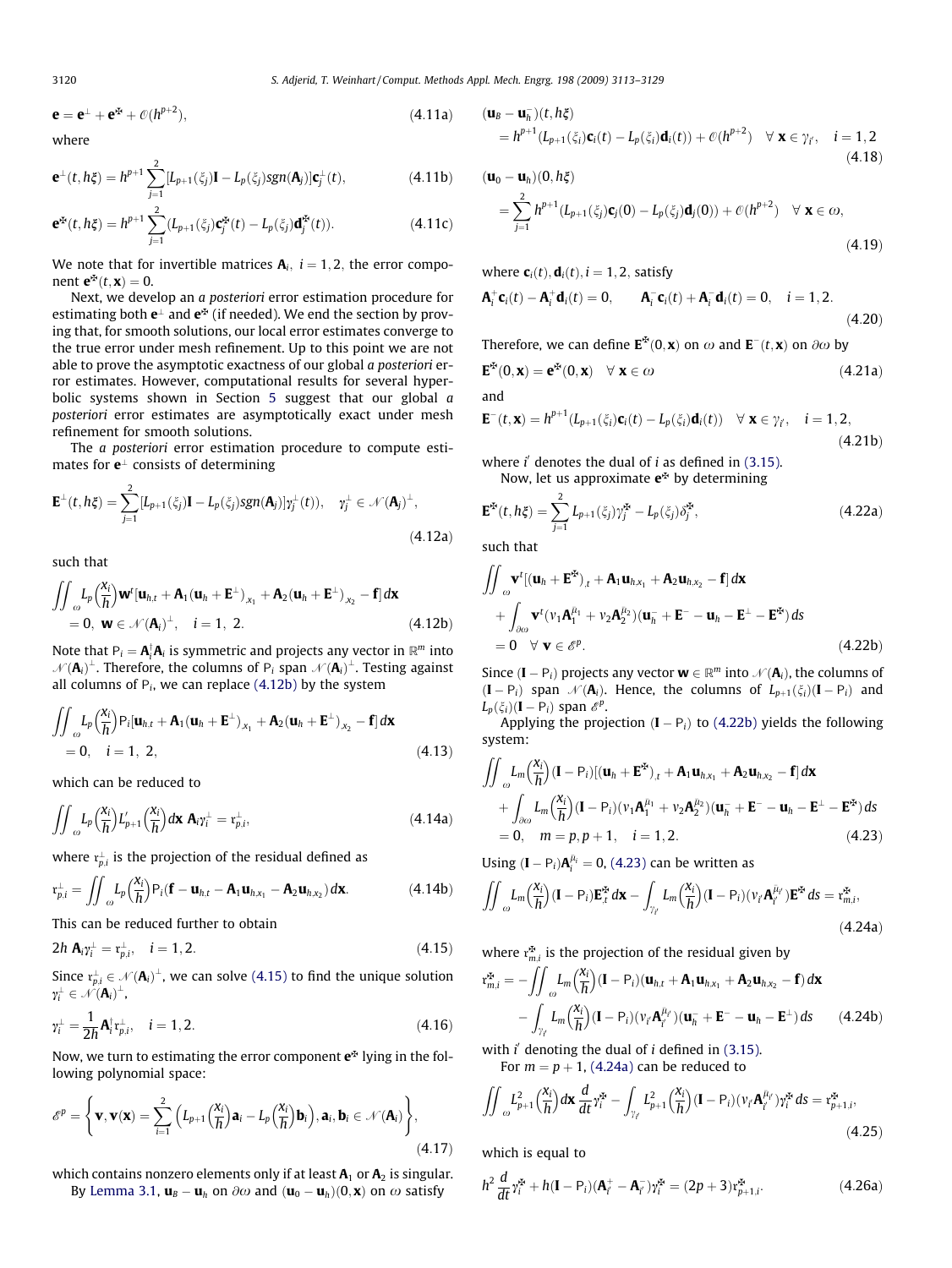<span id="page-8-0"></span>For  $m = p$ , we get similarly

$$
h^{2} \frac{d}{dt} \delta_{i}^{x_{i}} + h(\mathbf{I} - \mathbf{P}_{i})(\mathbf{A}_{i}^{+} - \mathbf{A}_{i}^{-}) \delta_{i}^{x_{i}} = (2p + 1)\mathbf{r}_{p,i}^{x_{i}} \tag{4.26b}
$$

subject to the initial conditions

$$
\gamma_i^{\mathbf{x}}(0) = \mathbf{c}_i(0), \quad \delta_i^{\mathbf{x}}(0) = \mathbf{d}_i(0). \tag{4.26c}
$$

We are ready to state and establish the convergence of the local error estimate for  $e^{\perp}$  and  $e^{\frac{x}{2}}$ .

**Theorem 4.2.** Under the assumptions of [Theorem 3.1](#page-4-0) with  $p \ge 1$ , let us consider the error estimate

$$
\mathbf{E}^{\perp}(t,h\xi) = \sum_{j=1}^{2} [L_{p+1}(\xi_j) - L_p(\xi_j)sgn(\mathbf{A}_j)] \frac{1}{2h} \mathbf{A}_j^{\dagger} \mathbf{r}_{p,j}^{\perp},
$$
(4.27)

where  $r_{p,j}$ ,  $j = 1, 2$  are defined in [\(4.14b\)](#page-7-0). Then, at  $t = \mathcal{O}(1)$ ,

$$
\mathbf{e}^{\perp}(t,\mathbf{x}) = \mathbf{E}^{\perp}(t,\mathbf{x}) + \mathcal{O}(h^{p+2}) \quad \forall \mathbf{x} \in \omega.
$$
 (4.28)

**Proof.** Since the true solution  $\bf{u}$  satisfies Eq. [\(2.1\),](#page-1-0) we have

$$
\iint_{\omega} L_p\left(\frac{x_i}{h}\right) \mathsf{P}_i[\mathbf{u}_{.t} + \mathbf{A}_1 \mathbf{u}_{.x_1} + \mathbf{A}_2 \mathbf{u}_{.x_2} - \mathbf{f}] d\mathbf{x} = 0, \quad i = 1, 2. \tag{4.29}
$$

Subtracting [\(4.13\)](#page-7-0) from (4.29) yields

$$
\iint_{\omega} L_p \left(\frac{x_i}{h}\right) P_i[\mathbf{e}_{,t} + \mathbf{A}_1(\mathbf{e} - \mathbf{E}^{\perp})_{,x_1} + \mathbf{A}_2(\mathbf{e} - \mathbf{E}^{\perp})_{,x_2}] d\mathbf{x} = 0, \quad i = 1, 2.
$$
\n(4.30)

Applying [\(4.11a\)](#page-7-0) and  $A_i e_{x_i}^{x_i} = 0$ ,  $i = 1, 2$ , (4.30) becomes

$$
\iint_{\omega} L_p\left(\frac{x_i}{h}\right) P_i\left[\mathbf{e}_{,t} + \mathbf{A}_1(\mathbf{e}^\perp - \mathbf{E}^\perp)_{x_1} + \mathbf{A}_2(\mathbf{e}^\perp - \mathbf{E}^\perp)_{x_2}\right] d\mathbf{x} = 0, \quad i = 1, 2.
$$
\n(4.31)

Applying the linear transformations  $t = T\tau$ ,  $T > 0$ , and  $\mathbf{x} = h\xi$ , (4.31) becomes

$$
\iint_{\Delta} L_p(\xi_i) \mathsf{P}_i \left[ \frac{\hbar}{T} \hat{\mathbf{e}}_{,\tau} + \mathbf{A}_1 (\hat{\mathbf{e}}^{\perp} - \hat{\mathbf{E}}^{\perp})_{,\xi_1} + \mathbf{A}_2 (\hat{\mathbf{e}}^{\perp} - \hat{\mathbf{E}}^{\perp})_{,\xi_2} \right] d\xi = 0.
$$
\n(4.32)

where  $\hat{\mathbf{e}}(\tau, \xi) = \mathbf{e}(\tau T, h\xi)$ . By substituting the definitions of  $\mathbf{e}^{\perp}$  $(4.11b)$  and  $\mathbf{E}^{\perp}$  [\(4.12a\)](#page-7-0) into (4.32) we get

$$
\iint_{\Delta} P_i \left[ \frac{h^{p+2}}{T} L_p^2(\xi_i) sgn(\mathbf{A}_i) \hat{\mathbf{c}}_{,\tau} + L_p(\xi_i) L'_{p+1}(\xi_i) \mathbf{A}_i (h^{p+1} \hat{\mathbf{c}}_i^\perp - \hat{\gamma}_i^\perp) \right] d\xi
$$
  
=  $\mathcal{O}(h^{p+2}),$  (4.33)

where we used the orthogonality properties of Legendre polynomials. This can be further simplified to

$$
\frac{h^{p+2}}{T(2p+1)}sgn(\mathbf{A}_i)\hat{\mathbf{c}}_{,\tau}+2\mathbf{A}_i(h^{p+1}\hat{\mathbf{c}}_i^{\perp}-\hat{\gamma}_i^{\perp})=\mathcal{O}(h^{p+2}).
$$
\n(4.34)

Thus, at  $T = \mathcal{O}(1)$  we have

$$
2\mathbf{A}_i(h^{p+1}\mathbf{c}_i^{\perp} - \gamma_i^{\perp}) = \mathcal{O}(h^{p+2}).
$$
\n(4.35)

Since  $\mathbf{c}_i^{\perp}, \ \gamma_i^{\perp} \in \mathcal{N}(\mathbf{A}_i)^{\perp}$ , it follows that:

$$
\gamma_i^{\perp}(t) = \mathbf{c}_i^{\perp}(t) + \mathcal{O}(h^{p+2}), \qquad (4.36)
$$

which establishes (4.28).  $\Box$ 

Next, we will state and prove a technical lemma before stating and proving our last theorem.

**Lemma 4.1.** Let  $A_1$  and  $A_2$  be symmetric matrices that satisfy the assumptions of [Lemma 3.3](#page-3-0) and  $\mathbf{q} \in \mathcal{E}^p$ . If **q** satisfies the orthogonality condition on the reference element

$$
\iint_{\Delta} \mathbf{v}^{t} [\mathbf{A}_{1} \mathbf{q}_{\xi_{1}} + \mathbf{A}_{2} \mathbf{q}_{\xi_{2}}] d\xi - \int_{\Gamma} \mathbf{v}^{t} (v_{1} \mathbf{A}_{1}^{\bar{\mu}_{1}} + v_{2} \mathbf{A}_{2}^{\bar{\mu}_{2}}) \mathbf{q} ds = 0 \quad \forall \ \mathbf{v} \in \mathscr{E}^{p},
$$
\n(4.37)

then  $\mathbf{q} = 0$ .

**Proof.** First we integrate Eq. (4.37) by parts to write

$$
-\iint_{\Delta} (\bm{v}^t_{,\xi_1} \bm{A}_1 + \bm{v}^t_{,\xi_2} \bm{A}_2) \bm{q} \, d\xi + \int_{\Gamma} \bm{v}^t (\nu_1 \bm{A}_1^{\mu_1} + \nu_2 \bm{A}_2^{\mu_2}) \bm{q} \, d s = 0. \quad (4.38)
$$

Adding (4.37) and (4.38) and setting  $\mathbf{v} = \mathbf{q}$ , the integral on  $\Delta$  vanishes because of the symmetry of  $A_1$  and  $A_2$ , and we get

$$
\int_{\Gamma_1} \mathbf{q}^t (\mathbf{A}_1^+ - \mathbf{A}_1^-) \mathbf{q} \, ds + \int_{\Gamma_2} \mathbf{q}^t (\mathbf{A}_2^+ - \mathbf{A}_2^-) \mathbf{q} \, ds = 0. \tag{4.39}
$$

Since  $\mathbf{q} \in \mathcal{E}^p$ , there are  $\mathbf{a}_i, \mathbf{b}_i \in \mathcal{N}(\mathbf{A}_i)$  for  $i = 1, 2$ , such that

$$
\mathbf{q}(\zeta) = \sum_{i=1}^{2} L_{p+1}(\zeta_i) \mathbf{a}_i - L_p(\zeta_i) \mathbf{b}_i.
$$
 (4.40)

Combining  $\mathcal{N}(\mathbf{A}_i) = \mathcal{N}(\mathbf{A}_i^+ - \mathbf{A}_i^-), (\mathbf{A}_i^+ - \mathbf{A}_i^-) \mathbf{a}_i = (\mathbf{A}_i^+ - \mathbf{A}_i^-) \mathbf{b}_i = 0$  for  $i = 1, 2$ , and (4.39) to obtain

$$
\frac{1}{2p+3}\mathbf{a}_{2}^{t}(\mathbf{A}_{1}^{+}-\mathbf{A}_{1}^{-})\mathbf{a}_{2}+\frac{1}{2p+1}\mathbf{b}_{2}^{t}(\mathbf{A}_{1}^{+}-\mathbf{A}_{1}^{-})\mathbf{b}_{2} + \frac{1}{2p+3}\mathbf{a}_{1}^{t}(\mathbf{A}_{2}^{+}-\mathbf{A}_{2}^{-})\mathbf{a}_{1}+\frac{1}{2p+1}\mathbf{b}_{1}^{t}(\mathbf{A}_{2}^{+}-\mathbf{A}_{2}^{-})\mathbf{b}_{1} = 0.
$$
 (4.41)

Since  $(A_i^+ - A_i^-)$  is positive semidefinite, there exists a matrix  $\mathbf{L}_i$  such that  $\mathbf{L}_i^t \mathbf{L}_i = (\mathbf{A}_i^+ - \mathbf{A}_i^-)$  for  $i = 1, 2$  and  $(4.41)$  can be written as

$$
\frac{1}{2p+3}||\mathbf{L}_1\mathbf{a}_2||_2^2 + \frac{1}{2p+1}||\mathbf{L}_1\mathbf{b}_2||_2^2 + \frac{1}{2p+3}||\mathbf{L}_2\mathbf{a}_1||_2^2 + \frac{1}{2p+1}||\mathbf{L}_2\mathbf{b}_1||_2^2 = 0.
$$
\n(4.42)

This leads to

$$
L_1 a_2 = L_1 b_2 = L_2 a_1 = L_2 b_1 = 0.
$$
 (4.43)

We premultiply  $\mathbf{L}_1 \mathbf{a}_2$  and  $\mathbf{L}_1 \mathbf{b}_2$  by  $\mathbf{L}_1^t$  and  $\mathbf{L}_2 \mathbf{a}_1$  and  $\mathbf{L}_2 \mathbf{b}_1$  by  $\mathbf{L}_2^t$  to show that

$$
(\mathbf{A}_1^+ - \mathbf{A}_1^-)\mathbf{a}_2 = (\mathbf{A}_1^+ - \mathbf{A}_1^-)\mathbf{b}_2 = (\mathbf{A}_2^+ - \mathbf{A}_2^-)\mathbf{a}_1 = (\mathbf{A}_2^+ - \mathbf{A}_2^-)\mathbf{b}_1 = 0.
$$
\n(4.44)

Combining [Lemmas 3.2 and 3.3](#page-3-0), which yield  $\mathcal{N}(\mathbf{A}_1) \cap \mathcal{N}(\mathbf{A}_2) = \{0\},\$ the definition of  $\mathscr{E}^p$  and  $\mathscr{N}(\mathbf{A}_i) = \mathscr{N}(\mathbf{A}_i^+ - \mathbf{A}_i^-)$  to infer that  $\mathbf{a}_2 = \mathbf{b}_2 = 0$  and  $\mathbf{a}_1 = \mathbf{b}_1 = 0$ . Thus, we establish Lemma 4.1.  $\Box$ 

Now, we state and prove the convergence of the error estimate  $E^{\mathfrak{D}}$  to  $e^{\mathfrak{D}}$  under mesh refinement.

**[Theorem](#page-4-0) 4.3.** Under the assumptions of Theorem 3.1 with  $p \ge 1$  we let

$$
\mathbf{E}^{\mathbf{x}}(t,h\xi) = \sum_{j=1}^{2} (L_{p+1}(\xi_j)\gamma_j^{\mathbf{x}}(t) - L_p(\xi_j)\delta_j^{\mathbf{x}}(t)),
$$
\n(4.45)

where  $\gamma_i^{\mathfrak{X}}, \delta_i^{\mathfrak{X}}, i = 1, 2$  are solutions of [\(4.26a\) and \(4.24b\).](#page-7-0) Then, at  $t = \mathcal{O}(1),$ 

$$
\mathbf{e}^{\mathfrak{X}}(t,\mathbf{x}) = \mathbf{E}^{\mathfrak{X}}(t,\mathbf{x}) + \mathcal{O}(h^{p+2}) \quad \forall \mathbf{x} \in \omega.
$$
 (4.46)

**Proof.** Since the true solution **u** is continuous and **u** = **u**<sup>-</sup> on  $\partial \omega$ , **u** satisfies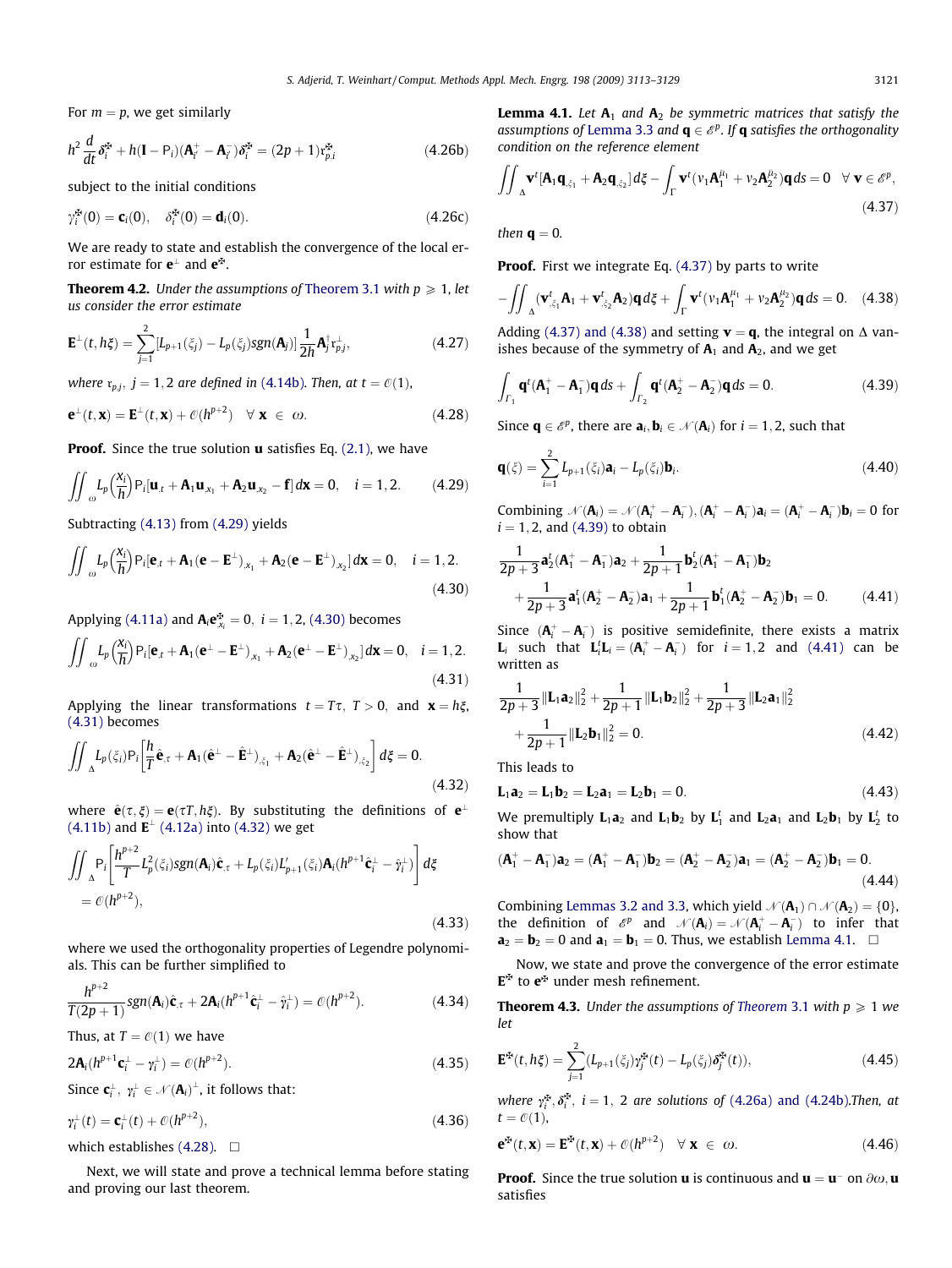r r

<span id="page-9-0"></span>
$$
\iint_{\omega} \mathbf{v}^{t} [\mathbf{u}_{,t} + \mathbf{A}_{1} \mathbf{u}_{,x_{1}} + \mathbf{A}_{2} \mathbf{u}_{,x_{2}} - \mathbf{f}] d\mathbf{x} \n+ \int_{\partial \omega} \mathbf{v}^{t} (\nu_{1} \mathbf{A}_{1}^{\bar{\mu}_{1}} + \nu_{2} \mathbf{A}_{2}^{\bar{\mu}_{2}}) (\mathbf{u}^{-} - \mathbf{u}) ds = 0 \quad \forall \ \mathbf{v} \in \mathscr{E}^{p}.
$$
\n(4.47)

Subtracting [\(4.22b\)](#page-7-0) from (4.47) gives

$$
\iint_{\omega} \mathbf{v}^{t} [(\mathbf{e} - \mathbf{E}^{\mathbf{x}})]_{,t} + \mathbf{A}_{1} \mathbf{e}_{,x_{1}} + \mathbf{A}_{2} \mathbf{e}_{,x_{2}}] d\mathbf{x} + \int_{\partial\omega} \mathbf{v}^{t} (\nu_{1} \mathbf{A}_{1}^{\bar{\mu}_{1}} + \nu_{2} \mathbf{A}_{2}^{\bar{\mu}_{2}}) (\mathbf{e}^{-} - \mathbf{E}^{-} - \mathbf{e} + \mathbf{E}^{\perp} + \mathbf{E}^{\mathbf{x}}) ds = 0.
$$
 (4.48)

Using the definition of  $E^{\perp}$  and  $E^{\ddagger}$  and the properties of Legendre polynomials one can easily check that the following holds

$$
\iint_{\omega} \mathbf{v}^{t} \left[\mathbf{E}_{t}^{\perp} + \mathbf{A}_{1} (\mathbf{E}^{\perp} + \mathbf{E}^{\mathbf{x}})_{x_{1}} + \mathbf{A}_{2} (\mathbf{E}^{\perp} + \mathbf{E}^{\mathbf{x}})_{x_{2}} \right] d\mathbf{x} = 0 \quad \forall \ \mathbf{v} \in \mathscr{E}^{p}.
$$
\n(4.49)

Subtracting (4.49) from (4.48) gives for  $\epsilon = \mathbf{e} - \mathbf{E}^{\perp} - \mathbf{E}^{\mathfrak{F}}$  and  $\epsilon^- = \mathbf{e}^- - \mathbf{E}^-$ 

$$
\iint_{\omega} \mathbf{v}^{t} [\boldsymbol{\epsilon}_{.t} + \mathbf{A}_{1} \boldsymbol{\epsilon}_{.x_{1}} + \mathbf{A}_{2} \boldsymbol{\epsilon}_{.x_{2}}] d\mathbf{x} + \int_{\partial \omega} \mathbf{v}^{t} (\nu_{1} \mathbf{A}_{1}^{\bar{\mu}_{1}} + \nu_{2} \mathbf{A}_{2}^{\bar{\mu}_{2}}) (\boldsymbol{\epsilon}^{-} - \boldsymbol{\epsilon}) ds = 0.
$$
\n(4.50)

Applying the linear transformations  $t = T\tau$ ,  $T > 0$ , and  $\mathbf{x} = h\xi$ , (4.50) becomes

$$
\iint_{\Delta} \mathbf{v}^{t} \left[ \frac{\hbar}{T} \boldsymbol{\epsilon}_{,\tau} + \mathbf{A}_{1} \boldsymbol{\epsilon}_{,\xi_{1}} + \mathbf{A}_{2} \boldsymbol{\epsilon}_{,\xi_{2}} \right] d\xi + \int_{\Gamma} \mathbf{v}^{t} (\nu_{1} \mathbf{A}_{1}^{\bar{\mu}_{1}} + \nu_{2} \mathbf{A}_{2}^{\bar{\mu}_{2}}) (\boldsymbol{\epsilon}^{-} - \boldsymbol{\epsilon}) d\boldsymbol{s} = 0.
$$
\n(4.51)

The MacLaurin series of  $\epsilon$  with respect to  $h$  is

$$
\epsilon(\tau,\xi) = \sum_{k=0}^{p+1} h^k \mathbf{q}_k(\tau,\xi) + \mathcal{O}(h^{p+2}).
$$
\n(4.52)

Since  $\mathbf{e}^{\perp} - \mathbf{E}^{\perp} = \mathcal{O}(h^{p+2}), \mathbf{q}_k \in \mathscr{E}^p$ , for  $k < p+2$ .

Substituting  $\epsilon^-(\tau,\xi) = \mathcal{O}(h^{p+2})$  from the definition of  $\mathbf{E}^-$  [\(4.21b\)](#page-7-0) [and \(4.52\)](#page-7-0) into (4.50) yields

$$
\sum_{k=0}^{p+1} h^k \left( \iint_{\Delta} \mathbf{v}^t \left[ \frac{h}{T} \mathbf{q}_{k,\tau} + \mathbf{A}_1 \mathbf{q}_{k,\xi_1} + \mathbf{A}_2 \mathbf{q}_{k,\xi_2} \right] d\xi - \int_{\Gamma} \mathbf{v}^t (v_1 \mathbf{A}_1^{\bar{\mu}_1} + v_2 \mathbf{A}_2^{\bar{\mu}_2}) \mathbf{q}_k ds \right) = \mathcal{O}(h^{p+2}),
$$
(4.53)

which infers that all terms of the same power in h are zero.

For instance, the  $\mathcal{O}(1)$  term leads to the orthogonality condition for  $q_0$ 

$$
\iint_{\Delta} \mathbf{v}^{t} [\mathbf{A}_{1} \mathbf{q}_{0,\xi_{1}} + \mathbf{A}_{2} \mathbf{q}_{0,\xi_{2}}] d\xi - \int_{\Gamma} \mathbf{v}^{t} (\nu_{1} \mathbf{A}_{1}^{\bar{\mu}_{1}} + \nu_{2} \mathbf{A}_{2}^{\bar{\mu}_{2}}) \mathbf{q}_{0} d s = 0 \quad \forall \mathbf{v} \in \mathscr{E}^{p}.
$$
\n(4.54)

By [Lemma 4.1](#page-8-0),  $q_0 = 0$ .

Using induction to prove the lemma and assume that  ${\bf q}_l = 0, \ l = 0, \ldots, k-1,$  and apply the  $\mathcal{O}(h^k)$  term to obtain the orthogonality condition

$$
\iint_{\Delta} \mathbf{v}^{t} [\mathbf{A}_{1} \mathbf{q}_{k,\xi_{1}} + \mathbf{A}_{2} \mathbf{q}_{k,\xi_{2}}] d\xi - \int_{\Gamma} \mathbf{v}^{t} (\nu_{1} \mathbf{A}_{1}^{\bar{\mu}_{1}} + \nu_{2} \mathbf{A}_{2}^{\bar{\mu}_{2}}) \mathbf{q}_{k} ds
$$
\n
$$
= 0 \quad \forall \ \mathbf{v} \in \mathscr{E}^{p}.
$$
\n(4.55)

Again, by [Lemma 4.1,](#page-8-0)  $\mathbf{q}_k = 0$ .

Hence,  ${\bf q}_k = 0, \ k = 0, \cdots, p + 1, \ i.e.,$  $\epsilon(\tau,\xi) = \mathcal{O}(h^{p+2})$  $(4.56)$ 

which completes the proof.  $\Box$ 

We conclude this section by noting that the transient estimate  $\mathbf{E}^{\mathbf{\tilde{x}}} (t, \mathbf{x}) \in \mathcal{N}(\mathbf{A}_1) \oplus \mathcal{N}(\mathbf{A}_2)$ , hence, the stationary error estimate  $\mathbf{E}^{\perp}(t,\mathbf{x})$  is accurate only for the error component lying in  $(\mathcal{N}(\mathbf{A}_1) \oplus \mathcal{N}(\mathbf{A}_2))^{\perp}$ .

## 4.3. Extension to three dimensions

Our error analysis can be extended to three-dimensional systems following the same line of reasoning. For instance, [Lemmas](#page-3-0) [3.2 and 3.3](#page-3-0) can be extended to three dimensions by considering  $A_i$ ,  $i = 1, 2, 3$  such that either at least one matrix is invertible or if  $A_i$  has rank  $r < m$  then one of the matrices  $P_{i,2}^t A_j P_{i,2}, j \neq i$  is invertible.

For smooth solutions the leading DG error term for three-dimensional problems [\(2.1\)](#page-1-0) with  $d = 3$  can be written as

$$
\mathbf{e} = \mathbf{e}^{\perp} + \mathbf{e}^{\mathbf{x}} + \mathcal{O}(h^{p+2}),\tag{4.57a}
$$

where

$$
\mathbf{e}^{\perp}(t,h\xi) = h^{p+1} \sum_{j=1}^{3} [L_{p+1}(\xi_j)\mathbf{I} - L_p(\xi_j)sgn(\mathbf{A}_j)]\mathbf{c}_j^{\perp}(t),
$$
(4.57b)

$$
\mathbf{e}^{\mathfrak{X}}(t,h\xi) = h^{p+1} \sum_{j=1}^{3} (L_{p+1}(\xi_j) \mathbf{c}^{\mathfrak{X}}_j(t) - L_p(\xi_j) \mathbf{d}^{\mathfrak{X}}_j(t)). \tag{4.57c}
$$

The superconvergence result for every unit vector  $\mathbf{z} \in \mathcal{R}(A_1^{s_1}) \cap$  $\mathscr{R}(A_2^{s_2}) \cap \mathscr{R}(A_3^{s_3}), s_i = +, -$ , can be written as

$$
\mathbf{z}^{t}\mathbf{e}(t,h_{\xi_{i}}^{\xi_{s_{1}}},h_{\xi_{j}}^{\xi_{s_{1}}},h_{\xi_{k}}^{\xi_{s_{3}}}) = \mathcal{O}(h^{p+2}), \quad t = \mathcal{O}(1). \tag{4.58}
$$

The three-dimensional stationary error estimate  $E^{\perp}$  is computed from [\(4.12a\) and \(4.16\)](#page-7-0) for  $i = 1, 2, 3$ , while  $\mathbf{E}^{\mathfrak{F}}$  is computed from [\(4.22a\) and \(4.26a\)](#page-7-0) for  $i = 1, 2, 3$ .

Again, we note that  $\mathbf{E}^{\mathcal{F}}(t,\mathbf{x}) \in \mathcal{F}^3$  (A<sub>i</sub>). Thus,  $\mathbf{E}^{\perp}$  should be an accurate estimate of the error component lying in  $\left(\bigoplus_{i=1}^3 \mathcal{N}(A_i)\right)^{\perp}$ .

#### 5. Computational examples

We validate our theory on one-, two-, and three-dimensional linear symmetric hyperbolic systems. The accuracy of a posteriori error estimates is measured by the local effectivity indices

$$
\theta_e = \frac{\|\mathbf{E}\|_{L^2(\omega_e)}}{\|\mathbf{e}\|_{L^2(\omega_e)}}\tag{5.1}
$$

and the global effectivity index with respect to the  $L^2$  norm

$$
\theta = \frac{\|\mathbf{E}\|}{\|\mathbf{e}\|}.\tag{5.2}
$$

The componentwise effectivity indices are defined as

$$
\theta^* = \left[ \frac{\|E_1\|}{\|e_1\|}, \dots, \frac{\|E_m\|}{\|e_m\|} \right]^t.
$$
\n(5.3)

We also need the componentwise  $L^2$  error

$$
\|\mathbf{e}\|^* = [\|e_1\|, \dots, \|e_m\|]^{t},\tag{5.4}
$$

where  **and**  $**e** = [e_1, ..., e_m]^t$ **.** Ideally, the effectivity indices should approach unity under mesh refinement.

### 5.1. Examples for superconvergence

We start with a set of examples to validate our superconvergence results of [Theorem 3.1,](#page-4-0) then, we apply our error estimation procedure to several problems to show that computations and theory are in full agreement. In this manuscript we studied the spatial component of the DG discretization error only and in all our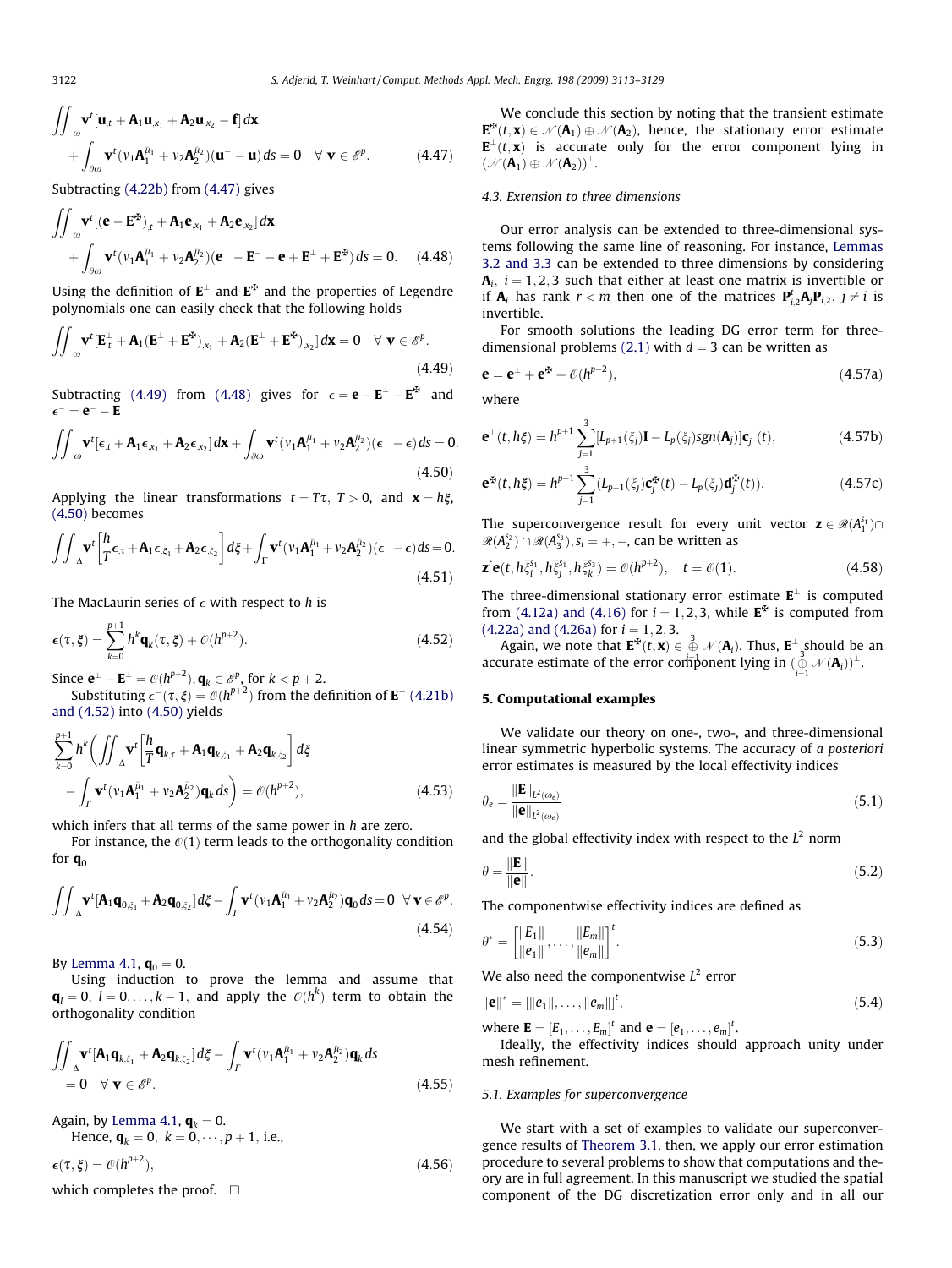<span id="page-10-0"></span>numerical computations we 4(5)-Runge–Kutta–Fehlberg method and assumed the temporal component of the error negligible. We use the  $L^2$  projection  $\Pi$ **u**<sub>0</sub> to approximate the initial conditions and  $\pi_1$ ,  $\pi_2$  to approximate the boundary conditions.

Example 5.1.1. We consider the linearized one-dimensional Euler equations with proper time and space scalings

$$
\begin{bmatrix} \mathfrak{p} \\ u \end{bmatrix}_{t} + \mathbf{A} \begin{bmatrix} \mathfrak{p} \\ u \end{bmatrix}_{x} = 0, \quad x \in (0, 1), \quad 0 < t \leq 1, \quad \mathbf{A} = \begin{bmatrix} 0 & 1 \\ 1 & 0 \end{bmatrix} \tag{5.5a}
$$

and select the initial and boundary conditions such that the exact solution is

$$
\begin{bmatrix} \mathfrak{p} \\ u \end{bmatrix} = \begin{bmatrix} \sin(t)\cos(x-1) \\ -\cos(t)\sin(x-1) \end{bmatrix},
$$
\n(5.5b)

where  $u$  and  $p$ , respectively, denote the velocity and pressure. Basic linear algebra yields that  $\mathbf{z}_1 = \begin{bmatrix} 1 \ 1 \end{bmatrix}$  $\begin{bmatrix} 1 \\ 1 \end{bmatrix} \in \mathcal{R}(\mathbf{A}^+), \quad \mathbf{z}_2 = \begin{bmatrix} 1 \\ -1 \end{bmatrix}$  $\begin{bmatrix} 1 \\ 1 \end{bmatrix} \in \mathcal{R}(\mathbf{A}^{-}).$ Thus, applying [Theorem 4.1](#page-6-0) leads to

$$
\mathbf{z}_{1}^{t}\mathbf{e}(t,\xi(x)) = h^{p+1}(L_{p+1}(\xi) - L_{p}(\xi))\mathbf{c}(t) + \mathcal{O}(h^{p+2}),
$$
\n(5.6)

$$
\mathbf{z}_{2}^{t}\mathbf{e}(t,\xi(x)) = h^{p+1}(L_{p+1}(\xi) + L_{p}(\xi))\mathbf{d}(t) + \mathcal{O}(h^{p+2}).
$$
\n(5.7)

Therefore, on each element in the mesh  $z_1^{\epsilon}$ e,  $z_2^{\epsilon}$ e, respectively, is  $\mathcal{O}(\boldsymbol{h}^{p+2})$  superconvergent at the shifted roots of right Radau polynomial  $R_{p+1}^+(x)$  and left Radau polynomial  $R_{p+1}^-(x)$ .

We first solve (5.5a) on a uniform mesh having  $N = 6$  elements for  $p = 0, 1, 2, 3$  and plot the projected true errors  $z_i^t e$ ,  $i = 1, 2$ , at  $t = 1$  versus x in Fig. 2. We observe that the error plots for  $p \ge 1$ intersect the *x*-axis very close to Radau points marked by  $\times$ .

In order to show the  $\mathcal{O}(h^{p+2})$  superconvergence rates under mesh refinement, we solve (5.5a) on uniform meshes having  $N = 10, 20, 30, 40$  elements for  $p = 0, 1, 2, 3$  and show maximum errors  $|\mathbf{z}_1^t\mathbf{e}|$  and  $|\mathbf{z}_2\mathbf{e}|$  at Radau points and their rates of convergence

in [Table 1.](#page-11-0) We observe that the maximum projected errors at Radau points are  $\mathcal{O}(h^{p+2})$  superconvergent while the  $L^2$  error is only  $\mathcal{O}(h^{p+1})$ . (see [Table 2](#page-11-0))

Example 5.1.2. Let us consider the two-dimensional hyperbolic system

$$
\mathbf{u}_{,t} + \mathbf{A}_1 \mathbf{u}_{,x} + \mathbf{A}_2 \mathbf{u}_{,y} = \mathbf{f}(t, x, y), \quad (x, y) \in (0, 1)^2, \quad 0 < t \leq 1,\tag{5.8a}
$$

where

$$
\mathbf{A}_1 = \begin{bmatrix} 2 & 0 & 1 \\ 0 & 0 & 0 \\ 1 & 0 & 2 \end{bmatrix}, \quad \mathbf{A}_2 = \begin{bmatrix} -5 & 1 & 0 \\ 1 & -5 & 0 \\ 0 & 0 & 2 \end{bmatrix}
$$
(5.8b)

and select  $f(t, x, y)$ , initial and boundary conditions such that the true solution is

$$
\mathbf{u} = \begin{bmatrix} \exp(t - x - y) \\ \exp(-t + x - y) \\ \exp(-t - x + y) \end{bmatrix}.
$$
 (5.8c)

Basic linear algebra yields that  $[0 \ 1 \ 0]^t$ ,  $[1 \ 0 \ -1]^t$ ,  $\begin{bmatrix} 1 & 0 & -1 \end{bmatrix}^t$  are eigenvectors of  $A_1$  corresponding to eigenvalues 0, 1, and 3, respectively. On the other-hand, the vectors  $[1, 1, 0]^{t}$ ,  $[1 \ -1 \ 0]^{t}$ , and  $[0 \ 0 \ 1]^{t}$  are eigenvectors of  $A_2$  corresponding to eigenvalues  $-6$ ,  $-4$ , and 2, respectively.

We further note that  $\mathbf{I}_{1}^{+}$ ) = span $\{\mathbf{\epsilon}_{1},\mathbf{\epsilon}_{3}\},\mathscr{R}(\mathbf{A}_{1}^{-})$  =  $\{0\}, \mathscr{R}(\mathbf{A}_2^+) = \text{span}\{\epsilon_3\}$  and  $\mathscr{R}(\mathbf{A}_2^-) = \text{span}\{\epsilon_1, \epsilon_2\}$ , where  $\{\epsilon_i, i = 1, 2, \ldots, k\}$ 1, 2, 3} is the canonical basis of  $\mathbb{R}^3$  which leads to

$$
\mathscr{R}(\mathbf{A}_1^+) \cap \mathscr{R}(\mathbf{A}_2^+) = \text{span}\{\varepsilon_3\},\tag{5.9}
$$

$$
\mathscr{R}(\mathbf{A}_1^+) \cap \mathscr{R}(\mathbf{A}_2^-) = \text{span}\{\boldsymbol{\varepsilon}_1\}.
$$
\n(5.10)

Applying [Theorem 4.1](#page-6-0) we expect  $\mathcal{O}(h^{p+2})$  pointwise superconvergence of the error projections  $e_1 = \varepsilon_1^t \mathbf{e}$ , and  $e_3 = \varepsilon_3^t \mathbf{e}$ , i.e., the first



**Fig. 2.** Projected errors  $\frac{1}{\sqrt{2}}[1,1]$ **e**,  $\frac{1}{\sqrt{2}}[1,-1]$ **e** versus x for Example 5.1.1 at  $t=1$ . Shifted right Radau (left) and left Radau (right) points are marked by  $\times$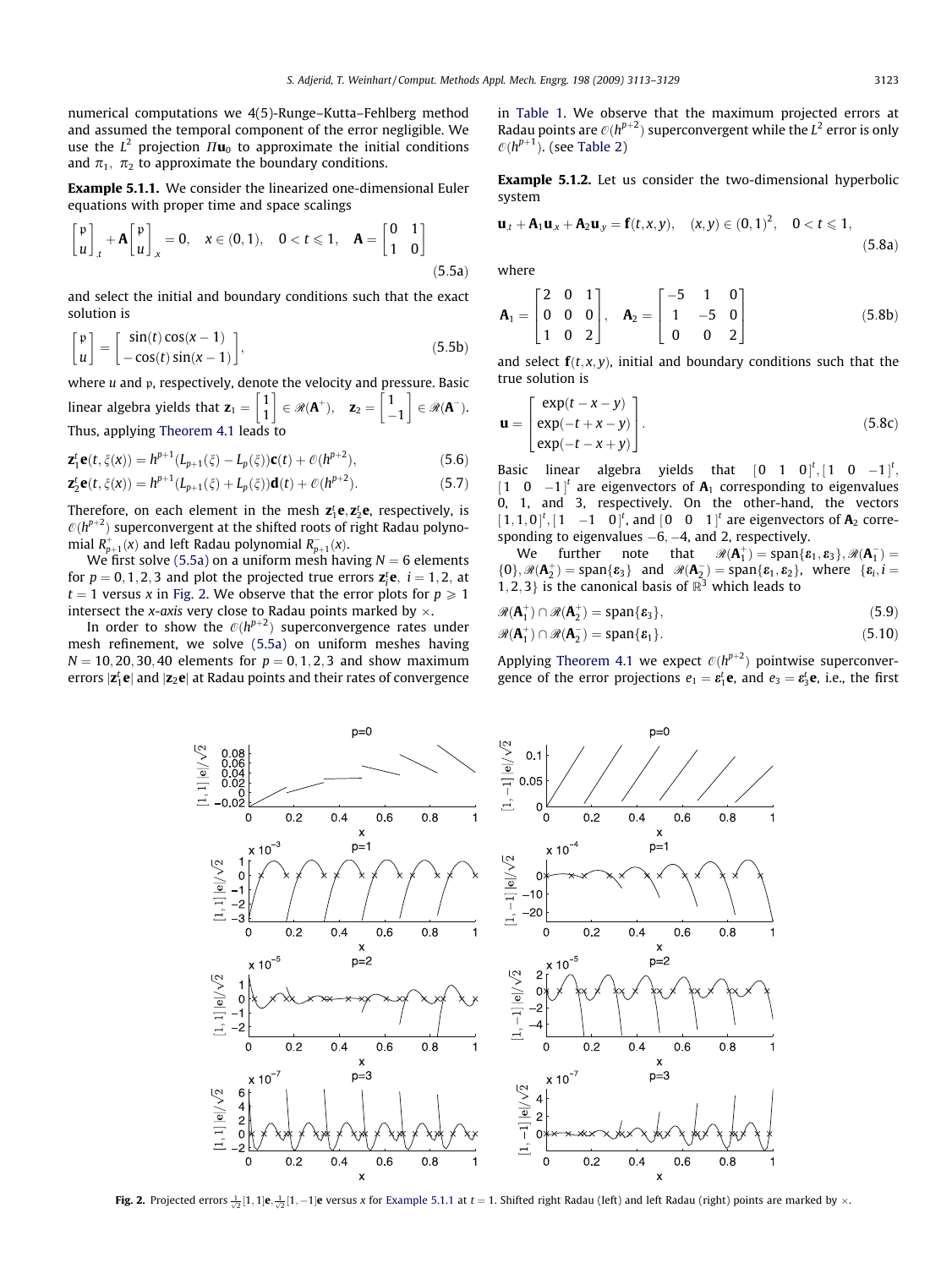#### <span id="page-11-0"></span>Table 1

| Maximum projected errors $[1,1] \cdot e$ at left Radau points and $[1,-1] \cdot e$ at right Radau points and their order of convergence for Example 5.1.1 for $t = 1$ . |  |  |  |  |  |
|-------------------------------------------------------------------------------------------------------------------------------------------------------------------------|--|--|--|--|--|
|                                                                                                                                                                         |  |  |  |  |  |

| N  | $p=0$                                                         |                   |              | $p=1$                    |               | $p=2$  |               | $p=3$  |  |
|----|---------------------------------------------------------------|-------------------|--------------|--------------------------|---------------|--------|---------------|--------|--|
|    | Ep                                                            | Order             | Ep           | Order                    | Ep            | Order  | Ep            | Order  |  |
|    | Maximum error $Ep =  [1,1]e $ at right Radau points           |                   |              |                          |               |        |               |        |  |
| 10 | $3.560e - 2$                                                  |                   | $2.149e - 5$ |                          | $1.124e - 7$  |        | $2.546e - 10$ |        |  |
| 20 | $1.882e - 2$                                                  | 0.9192            | $2.854e - 6$ | 2.9128                   | $7.043e - 9$  | 3.9961 | $8.175e - 12$ | 4.9610 |  |
| 30 | $1.286e - 2$                                                  | 0.9404            | $8.621e - 7$ | 2.9524                   | $1.392e - 9$  | 3.9979 | $1.084e - 12$ | 4.9841 |  |
| 40 | $9.773e - 3$                                                  | 0.9529            | $3.694e - 7$ | 2.9455                   | $4.407e - 10$ | 3.9987 | $2.565e - 13$ | 5.0092 |  |
|    | Maximum error $Ep =  [1, -1]\mathbf{e} $ at left Radau points |                   |              |                          |               |        |               |        |  |
| 10 | $3.560e - 2$                                                  | $\qquad \qquad -$ | $2.149e - 5$ | $\overline{\phantom{0}}$ | $1.124e - 7$  | -      | $2.546e - 10$ |        |  |
| 20 | $1.882e - 2$                                                  | 0.9192            | $2.854e - 6$ | 2.9128                   | $7.043e - 9$  | 3.9961 | $8.175e - 12$ | 4.9610 |  |
| 30 | $1.286e - 2$                                                  | 0.9404            | $8.621e - 7$ | 2.9524                   | $1.392e - 9$  | 3.9979 | $1.084e - 12$ | 4.9841 |  |
| 40 | $9.773e - 3$                                                  | 0.9529            | $3.694e - 7$ | 2.9455                   | $4.407e - 10$ | 3.9987 | $2.565e - 13$ | 5.0092 |  |

Table 2

Maximum errors for  $|e_1|$  at shifted Radau points  $(\xi^*_i,\xi^*_j)$  and  $|e_3|$  at shifted Radau points  $(\xi^*_i,\xi^-_j)$  and  $t=1$  for [Example 5.1.2.](#page-10-0)

| N               | $p=0$                                 |        | $p=1$        |                          | $p=2$        |        | $p=3$         |        |
|-----------------|---------------------------------------|--------|--------------|--------------------------|--------------|--------|---------------|--------|
|                 | E                                     | Order  | E            | Order                    | E            | Order  | E             | Order  |
|                 | Maximum error $ e_1 $ at Radau points |        |              |                          |              |        |               |        |
| $5^2$           | 0.1260                                | $-$    | $1.054e - 3$ | $\qquad \qquad -$        | $1.704e - 5$ | $-$    | $5.682e - 7$  |        |
| $10^{2}$        | $6.899e - 2$                          | 0.8688 | $1.622e - 4$ | 2.6997                   | $1.149e - 6$ | 3.8901 | $2.156e - 8$  | 4.7198 |
| $15^{2}$        | $4.790e - 2$                          | 0.8999 | $5.128e - 5$ | 2.8407                   | $2.321e - 7$ | 3.9456 | $3.036e - 9$  | 4.8355 |
| $20^{2}$        | $3.678e - 2$                          | 0.9186 | $2.272e - 5$ | 2.8303                   | $7.415e - 8$ | 3.9661 | $7.450e - 10$ | 4.8833 |
| $25^{2}$        | $2.973e - 2$                          | 0.9525 | $1.199e - 5$ | 2.8638                   | $3.055e - 8$ | 3.9731 | $2.491e - 10$ | 4.9084 |
|                 | Maximum error $ e_3 $ at Radau points |        |              |                          |              |        |               |        |
| $5^2$           | 0.1260                                | $-$    | $1.054e - 3$ | $\overline{\phantom{0}}$ | $1.704e - 5$ |        | $5.682e - 7$  |        |
| $10^{2}$        | $6.899e - 2$                          | 0.8688 | $1.622e - 4$ | 2.6997                   | $1.149e - 6$ | 3.8901 | $2.156e - 8$  | 4.7198 |
| $15^{2}$        | $4.790e - 2$                          | 0.8999 | $5.128e - 5$ | 2.8407                   | $2.321e - 7$ | 3.9456 | $3.036e - 9$  | 4.8355 |
| 20 <sup>2</sup> | $3.678e - 2$                          | 0.9186 | $2.272e - 5$ | 2.8303                   | $7.415e - 8$ | 3.9661 | $7.450e - 10$ | 4.8833 |
| $25^2$          | $2.973e - 2$                          | 0.9525 | $1.199e - 5$ | 2.8638                   | $3.055e - 8$ | 3.9731 | $2.491e - 10$ | 4.9084 |

and third components of **e** are  $\mathcal{O}(h^{p+2})$  superconvergent at Radau points.

We solve [\(5.8a\)](#page-10-0) on a  $4 \times 4$  uniform mesh for  $p = 1, 2, 3$  and plot the zero-level curves of the first and third components of the error in [Fig. 3.](#page-12-0) We observe that the zero-level curves pass near shifted Radau points marked by  $\times$ .

In order to show superconvergence rates we solve [\(5.8a\)](#page-10-0) on uniform square meshes having  $N = 5^2, 10^2, 15^2, 20^2, 25^2$  elements with  $p = 1, 2, 3$  and present the maximum errors of  $|e_1|$  and  $|e_3|$  at shifted Radau points over all elements and their order of convergence under mesh refinement. We observe  $\mathcal{O}(h^{p+2})$  superconvergence rates which is in full agreement with [Theorem 4.1](#page-6-0).

Example 5.1.3. Let us consider the three-dimensional system

$$
\mathbf{u}_{,t} + \mathbf{A}_1 \mathbf{u}_{,x} + \mathbf{A}_2 \mathbf{u}_{,y} + \mathbf{A}_3 \mathbf{u}_{,z} = \mathbf{f}(t, x, y, z),
$$
  

$$
(x, y, z)^t \in (0, 1)^3, \quad 0 < t \leq 1,
$$
 (5.11a)

where

$$
\mathbf{A}_1 = \begin{bmatrix} 2 & -1 & -1 \\ -1 & 1 & 1 \\ -1 & 1 & 2 \end{bmatrix}, \quad \mathbf{A}_2 = \begin{bmatrix} -1 & 1 & 2 \\ 1 & 2 & 1 \\ 2 & 1 & 3 \end{bmatrix},
$$

$$
\mathbf{A}_3 = \begin{bmatrix} -1 & 0 & 2 \\ 0 & -1 & 0 \\ 2 & 0 & -1 \end{bmatrix}
$$
(5.11b)

and select  $f(t, x, y, z)$ , the initial and boundary conditions such that the true solution is

$$
\mathbf{u} = \begin{bmatrix} \exp(t + x - y - z) \\ \exp(t - x + y - z) \\ \exp(t - x - y + z) \end{bmatrix}.
$$
 (5.11c)

Basic linear algebra leads to the following results:

$$
\mathcal{R}(\mathbf{A}_1^+) = \mathbb{R}^3, \mathcal{R}(\mathbf{A}_1^-) = \{0\},\tag{5.12}
$$

$$
\mathcal{R}(\mathbf{A}_2^-) = \text{span}\{\mathbf{z}_1\}, \mathcal{R}(\mathbf{A}_2^+) = \mathcal{R}(\mathbf{A}_2^-)^{\perp}, \n\mathbf{z}_1 = \begin{bmatrix} -0.9260656482554513 \\ 0.1480943063089058 \\ 0.3470885932439939 \end{bmatrix}
$$
\n(5.13)

and

$$
\mathscr{R}(\boldsymbol{A}_3^+) = \text{span}\{\boldsymbol{z}_2\}, \mathscr{R}(\boldsymbol{A}_3^-) = \mathscr{R}(\boldsymbol{A}_3^+)^{\perp}, \quad \boldsymbol{z}_2 = \left[1, 0, 1\right]^t. \tag{5.14}
$$

The spaces  $\mathscr{R}(\mathbf{A}_2^-)$  and  $\mathscr{R}(\mathbf{A}_3^+)$  are two planes whose intersection is the line defined as span $\{z\}$ , where

$$
\mathbf{z} = \frac{\mathbf{z}_1 \times \mathbf{z}_2}{\|\mathbf{z}_1 \times \mathbf{z}_2\|_2}
$$
  
= 
$$
\begin{bmatrix} 0.1147781473323876 \\ 0.9867380370644933 \\ -0.1147781473323876 \end{bmatrix} \in \mathcal{R}(A_1^+) \cap \mathcal{R}(A_2^+) \cap \mathcal{R}(A_3^-).
$$
 (5.15)

Applying the superconvergence result  $(4.58)$  we show that  $z<sup>t</sup>e$  is  $\mathcal{O}(h^{p+2})$  at the shifted Radau points  $(\xi_i^+, \xi_j^+, \xi_k^-)$ . Next, we solve  $(5.11a)$  on uniform meshes having  $4^3, 6^3, 8^3, 10^3$  square elements and  $p = 0, 1, 2, 3$  and present in [Table 3](#page-12-0) the maximum errors  $|z^t e|$ at shifted Radau points over all elements. These results validate the superconvergence theory of [Theorem 4.1](#page-6-0).

### 5.2. Examples for a posteriori error estimation

Here, we solve several examples to validate our a posteriori error estimation procedure where we use  $\pi_i$ ,  $i = 1, 2$  to approximate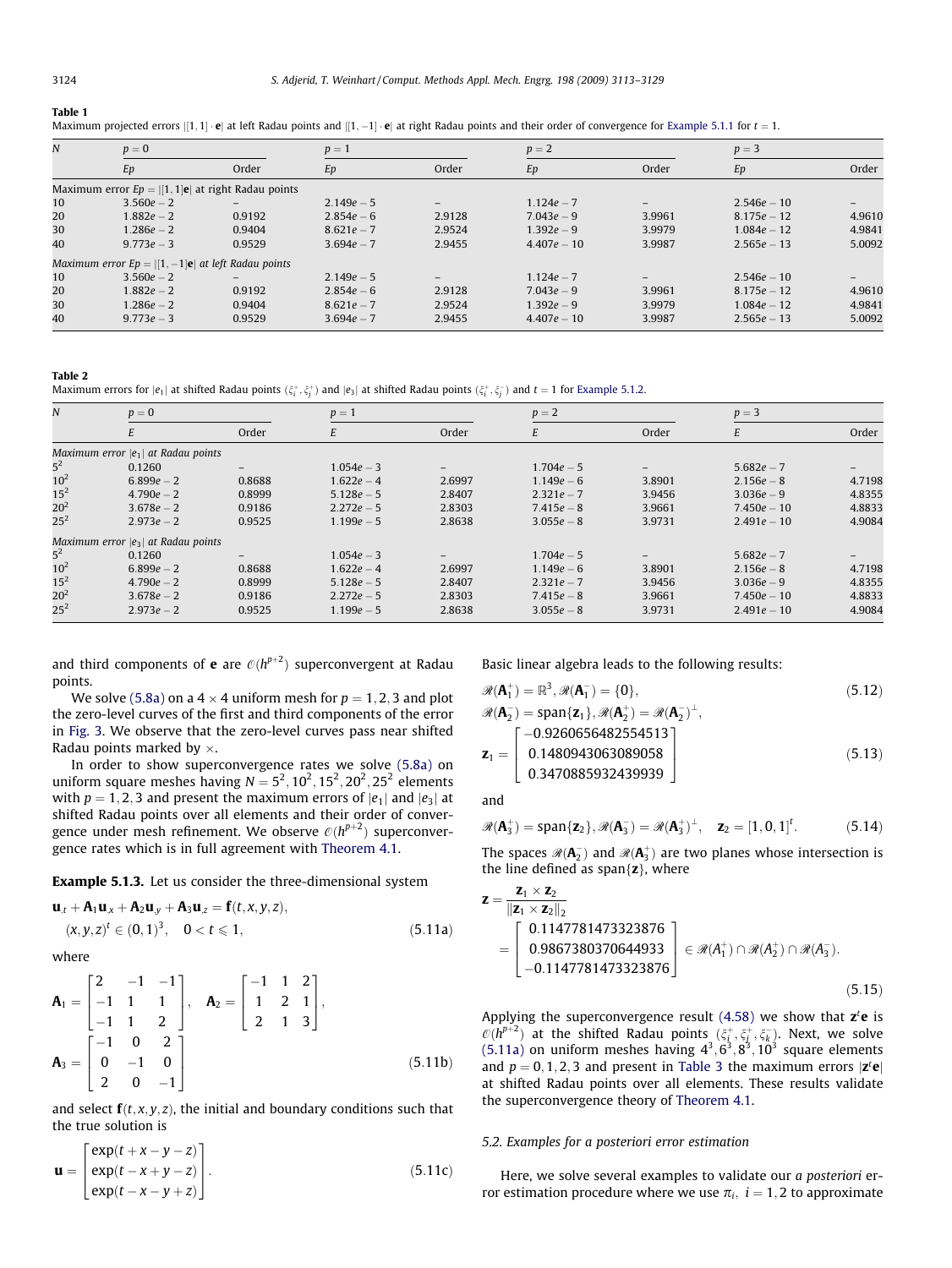<span id="page-12-0"></span>

Fig. 3. Zero-level curves of  $e_1$ ,  $e_3$  at  $t = 1$  for [Example 5.1.2.](#page-10-0) Shifted Radau points are marked by  $\times$ .

the boundary conditions and both  $L^2$  projection  $\Pi$ **u**<sub>0</sub> and  $\pi$ **u**<sub>0</sub> to approximate the initial conditions.

Example 5.2.1. We solve the one-dimensional Euler system [\(5.5a\)](#page-10-0) on uniform meshes have  $N = 50, 75, 100$  for  $0 < t \le 1$  with  $p = 0, 1, 2, 3$  and compute a posteriori error estimates  $E^{\perp}$  by solving the stationary problem [\(4.12a\) and \(4.13\).](#page-7-0) We present the  $L^2$  errors and effectivity indices at  $t = 1$  in Table 4 using  $\pi u_0$ . These results indicate that the stationary error estimates  $E^{\perp}$  are accurate estimates of **e** for  $p > 1$  which is in full agreement with the theory.

In [Fig. 4](#page-13-0) we plot the effectivity indices versus time for  $N = 100, 200, 300$  and  $p = 1, 2, 3$  using  $\pi u_0$  (solid) and  $\pi u_0$  (dotted). We observe that the effectivity indices for  $\pi u_0$  slightly oscillate about unity and then get closer to unity with increasing time  $t > \mathcal{O}(h)$ . On the other-hand, the global effectivity indices for  $\pi u_0$  stay close to unity at all times. Thus, we recommend the use of  $\pi u_0$ .

Example 5.2.2. Let us consider the two-dimensional wave equation

$$
\frac{\partial^2 v}{\partial t^2} = \frac{\partial^2 v}{\partial x^2} + \frac{\partial^2 v}{\partial y^2}, \quad (x, y) \in (0, 1)^2, \quad 0 < t \leq 1,\tag{5.16}
$$

which can be written as the first-order linear hyperbolic system

$$
\mathbf{u}_{,t} + \mathbf{A}_1 \mathbf{u}_{,x} + \mathbf{A}_2 \mathbf{u}_{,y} = 0, \quad (x, y) \in (0, 1)^2, \quad 0 < t \leq 1, \tag{5.17a}
$$

where

$$
\mathbf{u} = \begin{bmatrix} v_{.t} + v_{.x} \\ v_{.y} \end{bmatrix}, \quad \mathbf{A}_1 = \begin{bmatrix} -1 & 0 \\ 0 & 1 \end{bmatrix}, \quad \mathbf{A}_2 = \begin{bmatrix} 0 & -1 \\ -1 & 0 \end{bmatrix} \tag{5.17b}
$$

and select initial and boundary conditions such that the true solution is

$$
\mathbf{u} = \begin{bmatrix} \sin(\sqrt{2}t + x + y) - \cos(-\sqrt{2}t + x + y) \\ (\sqrt{2} - 1)\sin(\sqrt{2}t + x + y) + (1 + \sqrt{2})\cos(-\sqrt{2}t + x + y)) \end{bmatrix}.
$$
\n(5.17c)

We solve (5.17a) on uniform meshes having  $N = 10^2, 20^2, 30^2$  elements for  $p = 0, 1, 2, 3$  using  $\pi u_0$  and present the  $L^2$  errors and effectivity indices corresponding to the stationary error estimates  $\mathbf{E}^{\perp}$  at  $t = 1$  in [Table 5.](#page-13-0) We observe that the effectivity indices converge to unity under mesh refinement. Furthermore, we plot the effectivity indices versus time in [Fig. 5](#page-14-0) to note that the stationary

### Table 3

Maximum errors |**z<sup>t</sup>e**|, **z** given by [\(5.15\),](#page-11-0) at shifted Radau points  $(\xi_i^+, \xi_j^+, \xi_k^-)$  and  $t=1$  over all elements for [Example 5.1.3](#page-11-0).

| N                                   | $p=0$                                            |                            | $p=1$                                                        |                                                        | $p=2$                                                        |                            | $p = 3$                                                      |                            |
|-------------------------------------|--------------------------------------------------|----------------------------|--------------------------------------------------------------|--------------------------------------------------------|--------------------------------------------------------------|----------------------------|--------------------------------------------------------------|----------------------------|
|                                     | $ z^t e $                                        | Order                      | $ z^t e $                                                    | Order                                                  | $ z^t e $                                                    | Order                      | $ z^t e $                                                    | Order                      |
| $4^3$<br>$6^3$<br>$8^3$<br>$10^{3}$ | 0.1320<br>0.1067<br>$8.419e - 2$<br>$7.472e - 2$ | 0.5253<br>0.8225<br>0.5350 | $1.566e - 2$<br>$5.259e - 3$<br>$2.287e - 3$<br>$1.256e - 3$ | $\overline{\phantom{0}}$<br>2.6904<br>2.8948<br>2.6839 | $6.086e - 4$<br>$1.403e - 4$<br>$4.808e - 5$<br>$2.066e - 5$ | 3.6189<br>3.7223<br>3.7863 | $5.147e - 5$<br>$7.646e - 6$<br>$1.929e - 6$<br>$6.568e - 7$ | 4.7030<br>4.7878<br>4.8271 |

Table 4

 $L^2$  errors  $\|\mathbf{e}\|$ ,  $\|\mathbf{e}-\mathbf{E}^{\perp}\|$ , their rates of convergence with maximum and minimum local effectivity indices and global effectivity indices for  $\mathbf{E}^{\perp}$  at  $t=1$  for Euler equations [\(5.5a\)](#page-10-0).

| p              | $\boldsymbol{N}$ | $\ e\ $                                         | Order                 | $\ \mathbf{e} - \mathbf{E}^{\perp}\ $           | Order                 | $[\min_{e} \theta_{e}, \max_{e} \theta_{e}]$       | $\theta$                   |
|----------------|------------------|-------------------------------------------------|-----------------------|-------------------------------------------------|-----------------------|----------------------------------------------------|----------------------------|
| $\Omega$       | 50<br>75<br>100  | $9.175e - 03$<br>$6.187e - 03$<br>$4.671e - 03$ | -<br>0.972<br>0.977   | $3.713e - 03$<br>$2.518e - 03$<br>$1.907e - 03$ | 0.958<br>0.967        | [0.343, 1.878]<br>[0.335, 1.900]<br>[0.331, 1.914] | 0.7945<br>0.7877<br>0.7836 |
|                | 50<br>75<br>100  | $1.875e - 05$<br>$8.338e - 06$<br>$4.691e - 06$ | 1.999<br>1.999        | $2.161e - 07$<br>$7.084e - 08$<br>$3.229e - 08$ | 2.750<br>2.731        | [0.992, 1.001]<br>[0.993, 1.001]<br>[0.994, 1.001] | 0.9997<br>0.9998<br>0.9999 |
| $\overline{2}$ | 50<br>75<br>100  | $2.488e - 08$<br>$7.369e - 09$<br>$3.108e - 09$ | $-$<br>3.001<br>3.001 | $1.160e - 10$<br>$2.401e - 11$<br>$7.882e - 12$ | $-$<br>3.885<br>3.872 | [0.997, 1.001]<br>[0.998, 1.001]<br>[0.998, 1.001] | 0.9999<br>1.0000<br>1.0000 |
| 3              | 50<br>75<br>100  | $3.699e - 11$<br>$7.309e - 12$<br>$2.313e - 12$ | 3.999<br>3.999        | $7.066e - 14$<br>$9.712e - 15$<br>$3.925e - 15$ | 4.894<br>3.149        | [0.999, 1.001]<br>[0.999, 1.000]<br>[0.999, 1.000] | 1.0000<br>0.9999<br>0.9998 |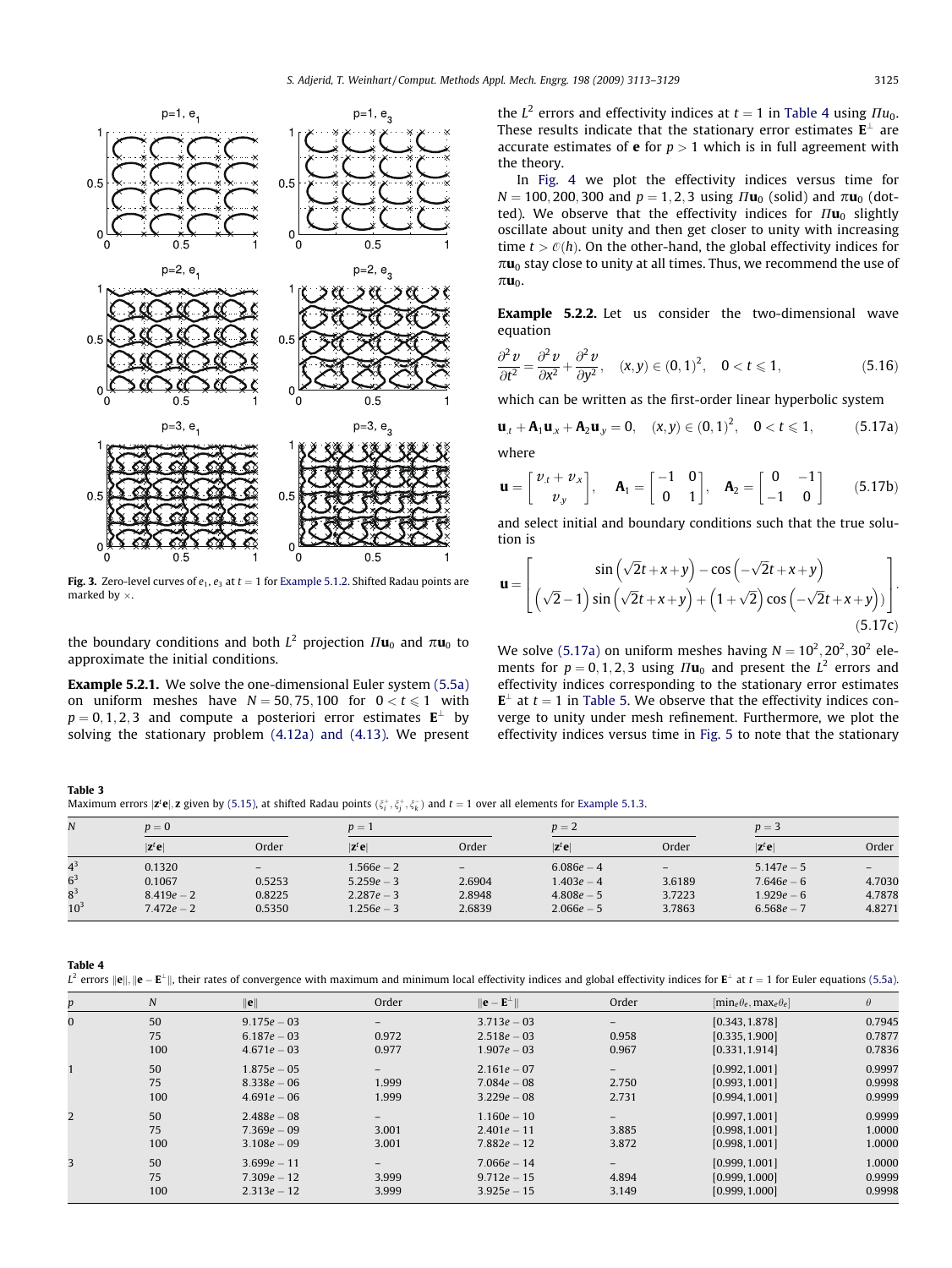<span id="page-13-0"></span>

**Fig. 4.** Global effectivity indices versus t over the interval  $[0, \frac{10}{h}]$  for  $N = 100, 200, 300, p = 1, 2, 3$  using  $\pi u_0$  (dotted) and  $\Pi u_0$  (solid) for Euler equations [\(5.5a\).](#page-10-0)

Table 5  $L^2$  errors  $\|\mathbf{e}\|$ ,  $\|\mathbf{e}-\mathbf{E}^{\perp}\|$  and their order of convergence. Maximum, minimum local and global effectivity indices for problem [\(5.17a\)](#page-12-0) at  $t=1$  using  $\varPi$ **u**<sub>0</sub>.

| p        | $\boldsymbol{N}$ | $\ e\ $       | Order | $\ \mathbf{e} - \mathbf{E}^{\perp}\ $ | Order | $[\min_{e} \theta_{e}, \max_{e} \theta_{e}]$ | $\theta$ |
|----------|------------------|---------------|-------|---------------------------------------|-------|----------------------------------------------|----------|
| $\bf{0}$ | $10^{2}$         | $1.380e - 01$ | -     | $1.073e - 01$                         | -     | [0.180, 2.872]                               | 0.780    |
|          | 20 <sup>2</sup>  | $7.322e - 02$ | 0.914 | $5.760e - 02$                         | 0.898 | [0.165, 3.375]                               | 0.771    |
|          | 30 <sup>2</sup>  | $4.997e - 02$ | 0.942 | $3.957e - 02$                         | 0.925 | [0.157, 3.490]                               | 0.766    |
|          | $10^{2}$         | $2.062e - 03$ | $-$   | $1.039e - 04$                         | $-$   | [0.966, 1.007]                               | 0.994    |
|          | 20 <sup>2</sup>  | $5.119e - 04$ | 2.010 | $1.478e - 05$                         | 2.813 | [0.980, 1.005]                               | 0.998    |
|          | $30^{2}$         | $2.270e - 04$ | 2.006 | $4.772e - 06$                         | 2.789 | [0.986, 1.004]                               | 0.999    |
| 2        | $10^{2}$         | $1.059e - 05$ |       | $9.583e - 07$                         |       | [0.966, 1.015]                               | 1.002    |
|          | 20 <sup>2</sup>  | $1.331e - 06$ | 2.992 | $6.093e - 08$                         | 3.975 | [0.985, 1.009]                               | 1.002    |
|          | 30 <sup>2</sup>  | $3.953e - 07$ | 2.995 | $1.211e - 08$                         | 3.984 | [0.991, 1.006]                               | 1.001    |
| 3        | $10^{2}$         | $1.008e - 07$ | -     | $4.781e - 09$                         | $-$   | [0.978, 1.006]                               | 0.999    |
|          | 20 <sup>2</sup>  | $6.282e - 09$ | 4.004 | $1.512e - 10$                         | 4.982 | [0.992, 1.003]                               | 1.000    |
|          | $30^{2}$         | $1.240e - 09$ | 4.002 | $2.000e - 11$                         | 4.989 | [0.996, 1.002]                               | 1.000    |

error estimate  $E^{\perp}$  is asymptotically accurate which is in full agreement with [Theorem 4.2](#page-8-0). We further note that the effectivity indices stay close to unity at all times when using  $\pi u_0$ . For  $\Pi u_0$  the effectivity indices oscillates about unity near  $t = 0$  before approaching unity.

Example 5.2.3. Let us consider three-dimensional wave equation

$$
\frac{\partial^2 v}{\partial t^2} = \frac{\partial^2 v}{\partial x^2} + \frac{\partial^2 v}{\partial y^2} + \frac{\partial^2 v}{\partial z^2}, \quad (x, y, z) \in (0.1)^3, \quad 0 < t \leq 1,\tag{5.18}
$$

which can be written as the first-order linear hyperbolic system

 $\mathbf{u}_{,t} + \mathbf{A}_1 \mathbf{u}_{,x} + \mathbf{A}_2 \mathbf{u}_{,y} + \mathbf{A}_3 \mathbf{u}_{,z} = 0$ ,  $(x, y, z) \in (0, 1)^3$ ,  $0 < t \leq 1$ ,  $(5.19a)$  where

$$
\mathbf{u} = \begin{bmatrix} v_{,t} + v_{,x} \\ v_{,y} \\ v_{,z} \end{bmatrix}, \quad \mathbf{A}_1 = \begin{bmatrix} -1 & 0 & 0 \\ 0 & 1 & 0 \\ 0 & 0 & 1 \end{bmatrix}, \quad \mathbf{A}_2 = \begin{bmatrix} 0 & -1 & 0 \\ -1 & 0 & 0 \\ 0 & 0 & 0 \end{bmatrix},
$$

$$
\mathbf{A}_3 = \begin{bmatrix} 0 & 0 & -1 \\ 0 & 0 & 0 \\ -1 & 0 & 0 \end{bmatrix}, \quad (5.19b)
$$

and select initial and boundary conditions such that the true solution is

$$
\mathbf{u} = \left[2, \left(\sqrt{3} - 1\right), \left(\sqrt{3} - 1\right)\right]^t \sin\left(\sqrt{3}t + x + y + z\right). \tag{5.19c}
$$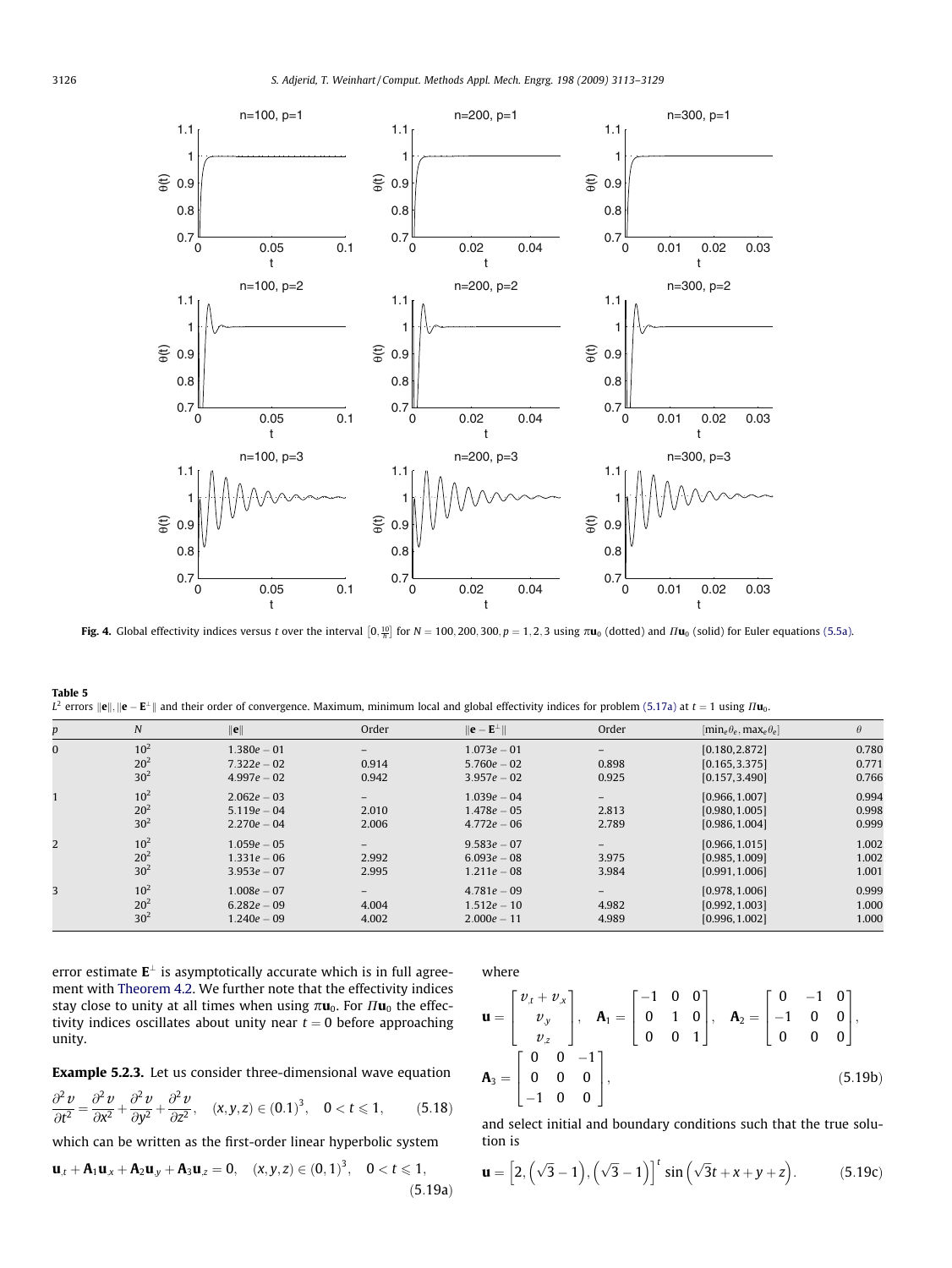<span id="page-14-0"></span>

**Fig. 5.** Global effectivity indices versus  $0 \leqslant t \leqslant \frac{10}{h}$  using  $\pi u_0$  (dotted) and  $\Pi u_0$  (solid) for problem [\(5.17a\).](#page-12-0)

Table 6  $L^2$  errors  $\|\mathbf{e}\|$ ,  $\|\mathbf{e} - \mathbf{E}^{\perp} - \mathbf{E}^{\mathbf{x}}\|$  and their order of convergence. Global effectivity indices corresponding to transient estimates for problem [\(5.19a\)](#page-13-0) at  $t = 1$  using  $\boldsymbol{H} \mathbf{u}_0$ .

| p | $\boldsymbol{N}$ | $\ e\ $       | Order                    | $\ \mathbf{e} - \mathbf{E}^{\perp} - \mathbf{E}^{\mathbf{F}}\ $ | Order             | $\theta$ |
|---|------------------|---------------|--------------------------|-----------------------------------------------------------------|-------------------|----------|
|   | $10^{3}$         | $1.0690e - 3$ | $\qquad \qquad -$        | $1.7744e - 4$                                                   | $\qquad \qquad -$ | 0.9897   |
|   | $15^{3}$         | $4.7450e - 4$ | 2.003                    | $5.4945e - 5$                                                   | 2.891             | 0.9949   |
|   | $20^{3}$         | $2.6690e - 4$ |                          | $2.4042e - 5$                                                   | 2.873             | 0.9969   |
|   | $30^{3}$         | $1.1867e - 4$ | 1.999                    | $7.5900e - 6$                                                   | 2.844             | 0.9985   |
|   | $10^{3}$         | $1.6675e - 5$ |                          | $1.0085e - 6$                                                   | $\qquad \qquad -$ | 0.998    |
|   | $15^{3}$         | $4.9355e - 6$ | 3.003                    | $2.0831e - 7$                                                   | 3.89              | 0.9988   |
|   | $20^{3}$         | $2.0813e - 6$ | 3.001                    | $6.8713e - 8$                                                   | 3.855             | 0.9992   |
|   | $30^{3}$         | $6.1650e - 7$ | 3.001                    | $1.4723e - 8$                                                   | 3.799             | 0.9994   |
|   | $10^{3}$         | $5.9039e - 8$ | $\overline{\phantom{0}}$ | $2.7592e - 8$                                                   | $-$               | 0.8923   |
|   | $15^{3}$         | $1.0998e - 8$ | 4.145                    | $3.6731e - 9$                                                   | 4.973             | 0.9463   |
|   | 20 <sup>3</sup>  | $3.4026e - 9$ | 4.078                    | $8.7744e - 10$                                                  | 4.977             | 0.9684   |

While the matrix  $A_1$  is invertible and admits the eigenvalues  $\{-1, 1, 1\}$ , both  $A_2, A_3$  are singular and admit the eigenvalues  $\{-1, 0, 1\}$ . Moreover, the eigenvectors vectors  $[0, 0, 1]^{t}$  and  $[0, 1, 0]^{t}$ are associated with the zero eigenvalue for  $A_2$  and  $A_3$ , respectively. Applying our theory, the stationary error estimate  $\mathbf{E}^{\perp}$  can only accurately estimate the component of error lying in  $(\mathcal{N}(\mathbf{A}_1) \oplus$  $\mathcal{N}(A_2)\oplus\mathcal{N}(A_3))^\perp=\text{span}\{[1,0,0]^t\},$  i.e., only  $E_1^\perp$  is an accurate estimate of  $e_1$ .

In order to validate our theory we solve [\(5.19a\)](#page-13-0) on uniform meshes having  $N = 10^3, 15^3, 20^3, 30^3$  elements with  $p = 1, 2, 3$  and show the stationary error estimates at  $t = 1$  in [Table 7.](#page-15-0) These results confirm our theory, i.e., only  $E_1^{\perp}$  is an accurate estimate of  $e_1$ . On the other-hand we observe that the transient error estimates  $E^{\perp} + E^{\pm}$  shown in Table 6 are accurate for all components of **e** and converge to the true error with mesh refinement.

Finally, we plot the global effectivity indices versus time in [Fig. 6](#page-15-0) where we observe that the global effectivity indices for the transient *a posteriori* error estimate  $\mathbf{E}^{\perp} + \mathbf{E}^{\mathbf{\ddot{r}}}$  oscillates near  $t = 0$ before approaching unity with increasing time for  $\Pi$ **u**<sub>0</sub>. However, effectivity indices stay close to unity at all times when using  $\pi u_0$ .

## 6. Conclusion

We investigated the superconvergence properties of the DG method applied to symmetric linear hyperbolic systems. We established pointwise and averaged superconvergence results. We explicitly write the leading term of the DG finite element error on each element and constructed asymptotically exact a posteriori error estimate under mesh refinement. In the near future we plan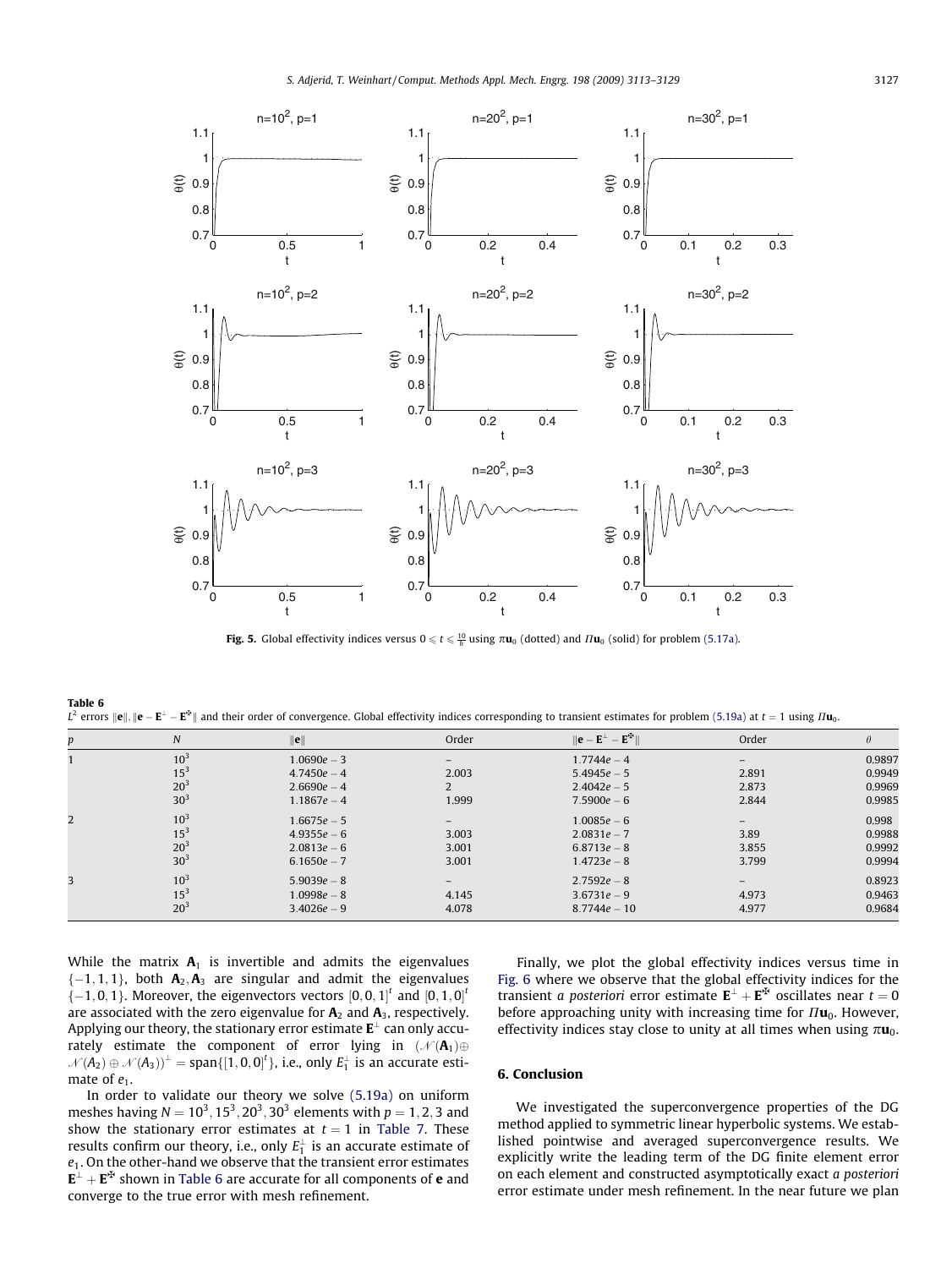## <span id="page-15-0"></span>Table 7

Componentwise L $^2$  errors  $\|$ **e**  $\| ^*$ ,  $\|$ **e** – E $^{\bot}$   $\| ^*$  at  $t=1,$  their order of convergence and global effectivity indices  $\theta ^*$  corresponding to stationary estimate for problem [\(5.19a\)](#page-13-0) using  $I$ Uo.

| p              | $\cal N$        | $\ e\ ^*$                                        | Order                                     | $\ \mathbf{e} - \mathbf{E}^{\perp}\ ^*$            | Order                        | $\theta^*$                                |
|----------------|-----------------|--------------------------------------------------|-------------------------------------------|----------------------------------------------------|------------------------------|-------------------------------------------|
|                | 10 <sup>3</sup> | $7.7279e - 4$<br>$5.2229e - 4$<br>$5.2229e - 4$  |                                           | $1.4936e - 4$<br>$1.7895e - 4$<br>$1.7895e - 4$    |                              | 0.9854<br>0.9414<br> 0.9414               |
|                | $15^{3}$        | $3.4175e - 4$<br>$2.3277e - 4$<br>$2.3277e - 4$  | $2.0124$ <sup>-</sup><br>1.9932<br>1.9932 | $-4.5616e - 5$<br>$7.7992e - 5$<br>$7.7992e - 5$   | 2.9253<br>2.0483<br>2.0483   | $\left[0.9930\right]$<br>0.9430<br>0.9430 |
|                | 20 <sup>3</sup> | $1.9191e - 4$<br>$1.3116e - 4$<br>$1.3116e - 4$  | 2.0058<br>1.9939<br>1.9939                | $1.9691e - 5$<br>$4.3639e - 5$<br>$4.3639e - 5$    | 2.9202<br>2.0184<br>2.0184   | 0.9958<br>0.9435<br>0.9435                |
|                | 30 <sup>3</sup> | $8.5201e - 5$<br>$5.8411e - 5$<br>$5.8411e - 5$  | 2.0027<br>1.9951<br>1.9951                | $6.0422e - 6$<br>$1.9367e - 5$<br>$1.9367e - 5$    | $2.9137$<br>2.0036<br>2.0036 | $\lceil 0.9980\rceil$<br>0.9436<br>0.9436 |
| $\overline{2}$ | $10^{3}$        | $1.2286e - 5$<br>$7.9715e - 6$<br>$7.9715e - 6$  |                                           | $7.6622e - 7$<br>$2.2178e - 6$<br>$2.2178e - 6$    |                              | 0.9987<br>0.9599<br>0.9599                |
|                | $15^3$          | $3.6364e - 6$<br>$2.3596e - 6$<br>$2.3596e - 6$  | 3.0027<br>3.0024<br>3.0024                | $-1.5291e - 7$<br>$6.5430e - 7$<br>$6.5430e - 7$   | 3.9747<br>3.0106<br>3.0106   | 0.9993<br>0.9604<br>0.9604                |
|                | 20 <sup>3</sup> | $1.5335e - 6$<br>$9.9509e - 7$<br>$9.9509e - 7$  | 3.0014<br>3.0013<br>3.0013                | $-4.8655e - 8$<br>$2.7577e - 7$<br>$2.7577e - 7$   | 3.9804<br>3.0034<br>3.0034   | 0.9995<br>0.9606<br>0.9606                |
|                | 30 <sup>3</sup> | $4.5422e - 7$<br>$2.9475e - 7$<br>$2.9475e - 7$  | 3.0008<br>3.0008<br>3.0008                | $9.6651e - 9$<br>$8.1706e - 8$<br>$ 8.1706e - 8 $  | 3.9861<br>3.0001<br>3.0001   | 0.9997<br>0.9607<br>0.9607                |
| 3              | 10 <sup>3</sup> | $-4.3963e - 8$<br>$2.7864e - 8$<br>$2.7864e - 8$ |                                           | $-2.1158e - 8$<br>$1.5094e - 8$<br>$1.5094e - 8$   |                              | [0.8856]<br>0.8500<br>0.8500              |
|                | $15^3$          | $8.1367e - 9$<br>$5.2316e - 9$<br>$5.2316e - 9$  | 14.1606<br>4.1252<br>4.1252               | $-2.7924e - 9$<br>$2.3889e - 9$<br>$2.3889e - 9$   | 4.9945<br>4.5465<br>4.5465   | 0.9441<br>0.8943<br>0.8943                |
|                | 20 <sup>3</sup> | $2.5112e - 9$<br>$1.6234e - 9$<br>$1.6234e - 9$  | 14.0865<br>4.0676<br>4.0676               | $6.6341e - 10$<br>$6.7499e - 10$<br>$6.7499e - 10$ | 4.9960<br>4.3934<br>4.3934   | 0.9678<br>0.9123<br>0.9123                |



Fig. 6. Global effectivity indices versus time using  $\pi u_0$  (dotted) and  $\Pi u_0$  (solid) for problem [\(5.19a\).](#page-13-0)